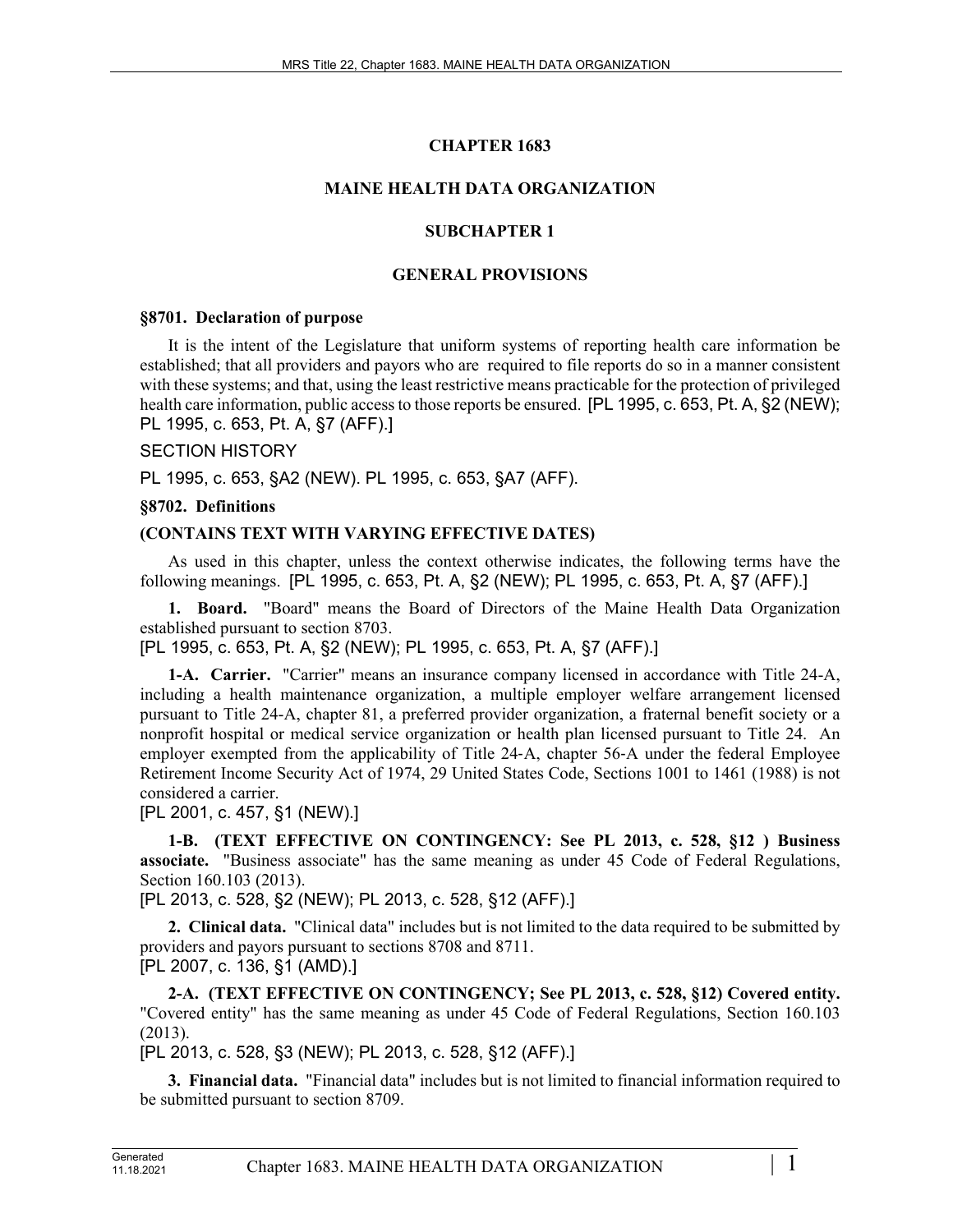[PL 1995, c. 653, Pt. A, §2 (NEW); PL 1995, c. 653, Pt. A, §7 (AFF).]

**4. Health care facility.** "Health care facility" means a public or private, proprietary or not-forprofit entity or institution providing health services, including, but not limited to, a radiological facility licensed under chapter 160, a health care facility licensed under chapter 405, an independent radiological service center, a federally qualified health center certified by the United States Department of Health and Human Services, Health Resources and Services Administration, a rural health clinic or rehabilitation agency certified or otherwise approved by the Division of Licensing and Regulatory Services within the Department of Health and Human Services, a home health care provider licensed under chapter 419, an assisted living program or a residential care facility licensed under chapter 1663, a hospice provider licensed under chapter 1681, a state institution as defined under Title 34‑B, chapter 1 and a mental health facility licensed under Title 34‑B, chapter 1. For the purposes of this chapter, "health care facility" does not include retail pharmacies.

[PL 2011, c. 233, §1 (AMD).]

**4-A. Health care practitioner.** "Health care practitioner" has the meaning provided in Title 24, section 2502, subsection 1-A.

[PL 2003, c. 469, Pt. C, §18 (NEW).]

**4-B. (TEXT EFFECTIVE ON CONTINGENCY: See PL 2013, c. 528, §12) HIPAA.** "HIPAA" means the federal Health Insurance Portability and Accountability Act of 1996. [PL 2013, c. 528, §4 (NEW); PL 2013, c. 528, §12 (AFF).]

**5. Managed care organization.** "Managed care organization" means an organization that manages and controls medical services, including but not limited to a health maintenance organization, a preferred provider organization, a competitive medical plan, a managed indemnity insurance program and a nonprofit hospital and medical service organization, licensed in the State. [PL 1995, c. 653, Pt. A, §2 (NEW); PL 1995, c. 653, Pt. A, §7 (AFF).]

**5-A. Medicare health plan sponsor.** "Medicare health plan sponsor" means a health insurance carrier or other private company authorized by the United States Department of Health and Human Services, Centers for Medicare and Medicaid Services to administer Medicare Part C and Part D benefits under a health plan or prescription drug plan.

[PL 2009, c. 71, §4 (AMD).]

**5-B. Nonlicensed carrier.** "Nonlicensed carrier" means a health insurance carrier that is not required to obtain a license in accordance with Title 24‑A and pays health care claims on behalf of residents of this State.

[PL 2007, c. 136, §1 (NEW).]

**6. Organization.** "Organization" means the Maine Health Data Organization established under this chapter.

[PL 1995, c. 653, Pt. A, §2 (NEW); PL 1995, c. 653, Pt. A, §7 (AFF).]

**7. Outpatient services.** "Outpatient services" means all therapeutic or diagnostic health care services rendered to a person who has not been admitted to a hospital as an inpatient. [PL 1995, c. 653, Pt. A, §2 (NEW); PL 1995, c. 653, Pt. A, §7 (AFF).]

**8. Payor.** "Payor" means a 3rd-party payor, 3rd-party administrator, Medicare health plan sponsor, pharmacy benefits manager or nonlicensed carrier. [PL 2009, c. 71, §5 (AMD).]

**8-A. Plan sponsor.** "Plan sponsor" means any person, other than an insurer, who establishes or maintains a plan covering residents of this State, including, but not limited to, plans established or maintained by 2 or more employers or jointly by one or more employers and one or more employee organizations or the association, committee, joint board of trustees or other similar group of representatives of the parties that establish or maintain the plan.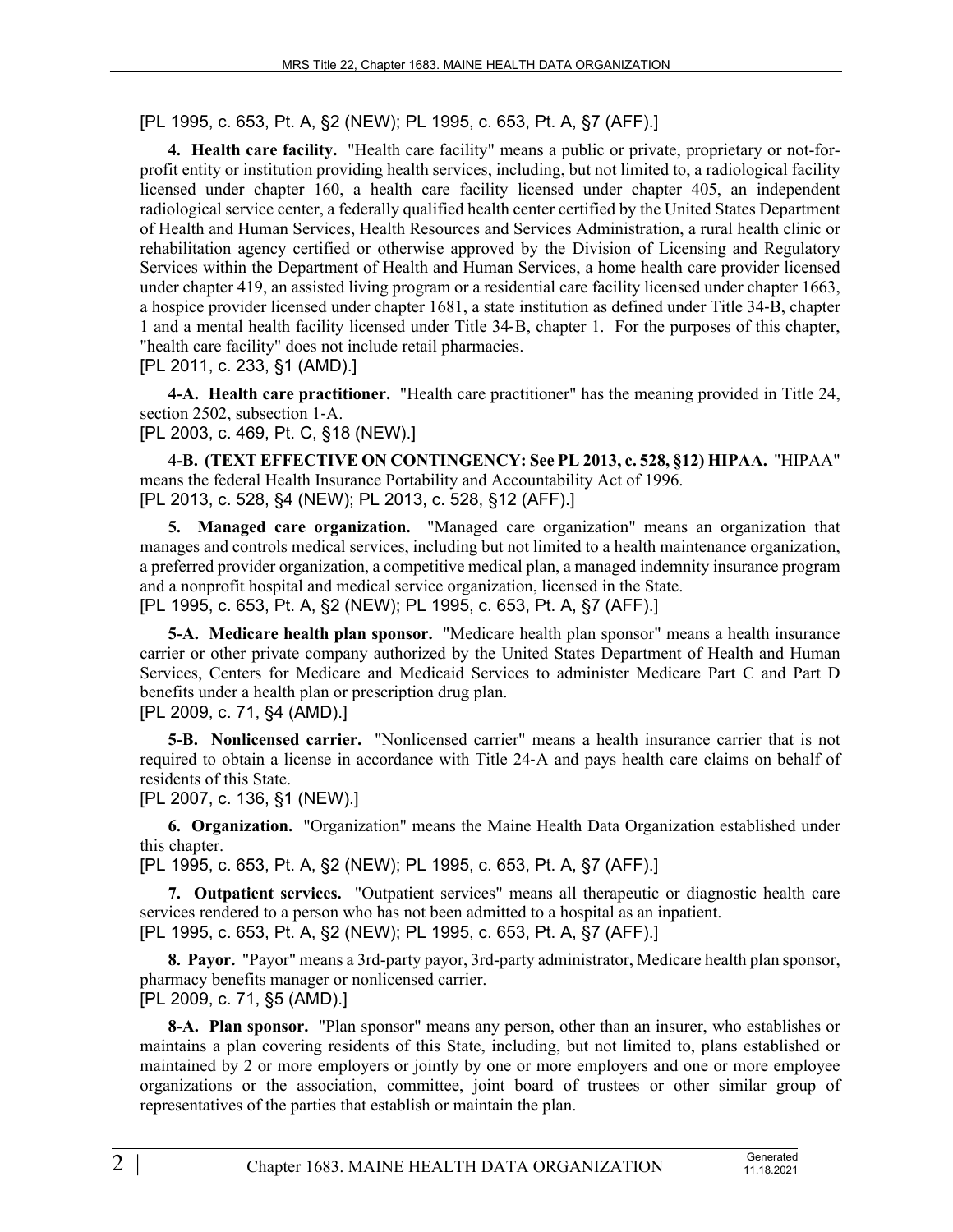[PL 2001, c. 457, §3 (NEW).]

**8-B. Pharmacy benefits manager.** "Pharmacy benefits manager" has the same meaning as in Title 24‑A, section 4347, subsection 17.

[PL 2019, c. 469, §2 (AMD); PL 2019, c. 469, §9 (AFF).]

**8-C. (TEXT EFFECTIVE ON CONTINGENCY: See PL 2013, c. 528, §12) Protected health information.** "Protected health information" includes:

A. "Protected health information" as defined in 45 Code of Federal Regulations, Section 160.103 (2013); [PL 2013, c. 528, §5 (NEW); PL 2013, c. 528, §12 (AFF).]

B. Individually identifiable health information:

(1) That is demographic information about an individual reported to the organization that relates to the past, present or future physical or mental health or condition of the individual;

(2) That pertains to the provision of health care to an individual; or

(3) That relates to the past, present or future payment for the provision of health care to an individual and that identifies, or with respect to which there is a reasonable basis to believe the information could be used to identify, the individual; and [PL 2013, c. 528, §5 (NEW); PL 2013, c. 528, §12 (AFF).]

C. "Health care information" as defined in section 1711‑C, subsection 1, paragraph E. [PL 2013, c. 528, §5 (NEW); PL 2013, c. 528, §12 (AFF).]

[PL 2013, c. 528, §5 (NEW); PL 2013, c. 528, §12 (AFF).]

**9. Provider.** "Provider" means a health care facility, health care practitioner, health product manufacturer or health product vendor but does not include a retail pharmacy. [PL 2011, c. 233, §2 (AMD).]

**9-A. Quality data.** "Quality data" means information on health care quality required to be submitted pursuant to section 8708‑A. [PL 2003, c. 469, Pt. C, §20 (NEW).]

**10. Restructuring data.** "Restructuring data" means reports, charts and information required to be submitted pursuant to section 8710.

[PL 1995, c. 653, Pt. A, §2 (NEW); PL 1995, c. 653, Pt. A, §7 (AFF).]

**10-A. Third-party administrator.** "Third-party administrator" means any person who, on behalf of a plan sponsor, health care service plan, nonprofit hospital or medical service organization, health maintenance organization or insurer, receives or collects charges, contributions or premiums for, or adjusts or settles claims on, residents of this State.

[PL 2001, c. 457, §3 (NEW).]

**11. Third-party payor.** "Third-party payor" means a health insurer, carrier, including a carrier that provides only administrative services for plan sponsors, nonprofit hospital, medical services organization or managed care organization licensed in the State. "Third-party payor" does not include carriers licensed to issue limited benefit health policies or accident, specified disease, vision, disability, long-term care or nursing home care policies.

[PL 2007, c. 695, Pt. A, §27 (RPR).]

### SECTION HISTORY

PL 1995, c. 653, §A2 (NEW). PL 1995, c. 653, §A7 (AFF). PL 1997, c. 525, §1 (AMD). PL 1999, c. 353, §1 (AMD). PL 2001, c. 457, §§1-3 (AMD). PL 2001, c. 596, §B21 (AMD). PL 2001, c. 596, §B25 (AFF). PL 2001, c. 677, §2 (AMD). PL 2003, c. 469, §§C17-21 (AMD). PL 2003, c. 689, §B6 (REV). RR 2005, c. 2, §18 (COR). PL 2005, c. 253, §2 (AMD). PL 2007, c. 136, §1 (AMD). PL 2007, c. 240, Pt. VV, §2 (AMD). PL 2007, c. 466, Pt. B, §18 (AMD). PL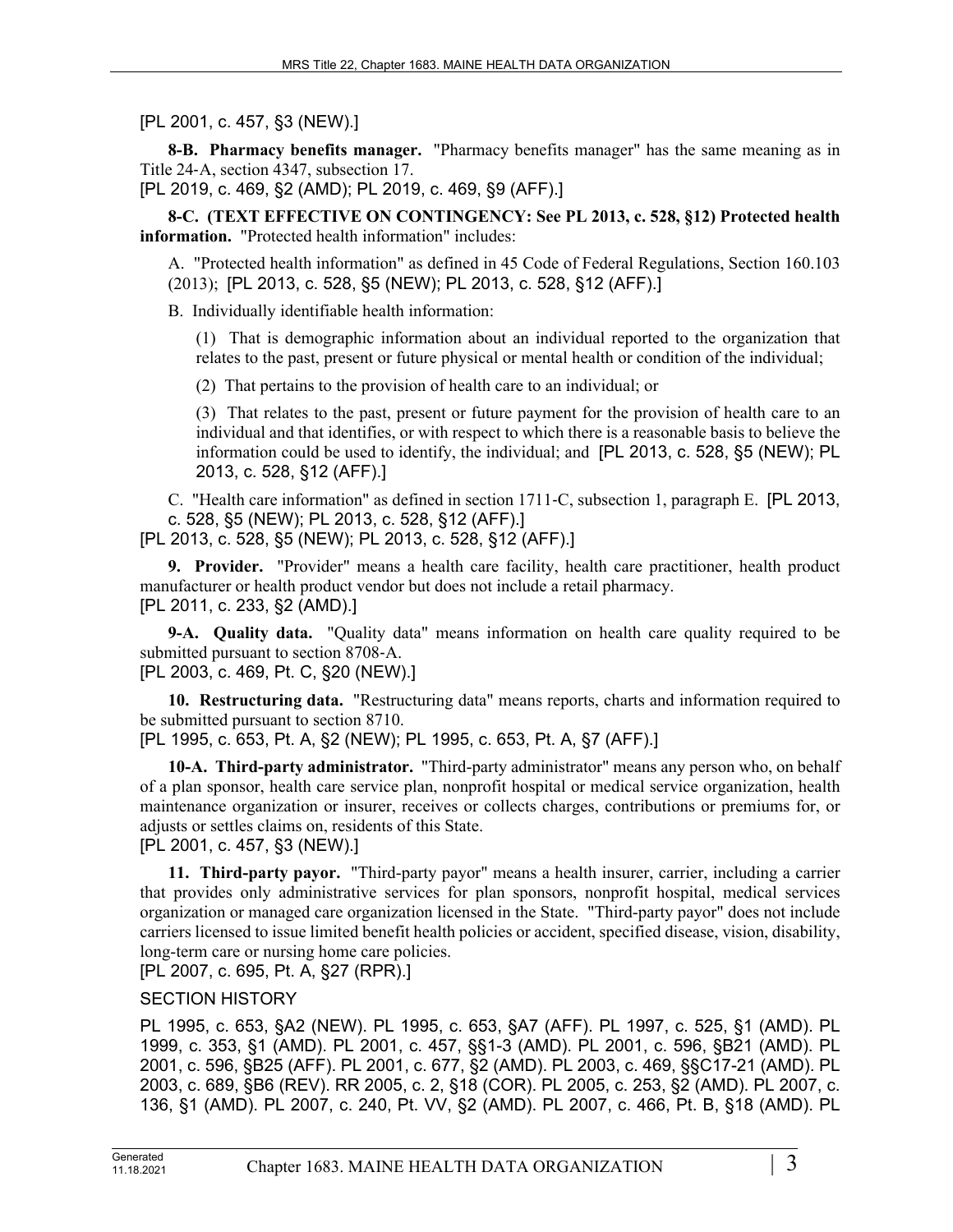2007, c. 695, Pt. A, §§26, 27 (AMD). PL 2009, c. 71, §§4, 5 (AMD). PL 2011, c. 233, §§1, 2 (AMD). PL 2011, c. 443, §3 (AMD). PL 2013, c. 528, §§2-5 (AMD). PL 2013, c. 528, §12 (AFF). PL 2019, c. 469, §2 (AMD). PL 2019, c. 469, §9 (AFF).

# **§8703. Maine Health Data Organization established**

The Maine Health Data Organization is established as an independent executive agency. [PL 1995, c. 653, Pt. A, §2 (NEW); PL 1995, c. 653, Pt. A, §7 (AFF).]

**1. Objective.** The purposes of the organization are to create and maintain a useful, objective, reliable and comprehensive health information database that is used to improve the health of Maine citizens and to issue reports, as provided in this chapter. This database must be publicly accessible while protecting patient confidentiality and respecting providers of care. The organization shall collect, process, analyze and report clinical, financial, quality and restructuring data as defined in this chapter. [PL 2021, c. 423, Pt. A, §5 (AMD).]

**2. Board of directors.** The organization operates under the supervision of a board of directors, which consists of 20 voting members and one nonvoting member.

A. The Governor shall appoint 18 board members in accordance with the following requirements. Appointments by the Governor are not subject to review or confirmation.

(1) Four members must represent consumers. For the purposes of this section, "consumer" means a person who is not affiliated with or employed by a 3rd-party payor, a provider or an association representing those providers or those 3rd-party payors.

(2) Three members must represent employers. One member must be chosen from a list provided by a health management coalition in this State. One member must be chosen from a list provided by a statewide chamber of commerce.

(3) Two members must represent 3rd-party payors chosen from a list provided by a statewide organization representing 3rd-party payors.

(4) Nine members must represent providers. Two provider members must represent hospitals chosen from a list provided by the Maine Hospital Association. Two provider members must be physicians or representatives of physicians, one chosen from a list provided by the Maine Medical Association and one chosen from a list provided by the Maine Osteopathic Association. One provider member must be a doctor of chiropractic chosen from a list provided by a statewide chiropractic association. One provider member must be a representative, chosen from a list provided by the Maine Primary Care Association, of a federally qualified health center. One provider member must be a pharmacist chosen from a list provided by the Maine Pharmacy Association. One provider member must be a mental health provider chosen from a list provided by the Maine Association of Mental Health Services. One provider member must represent a home health care company. [PL 2007, c. 136, §2 (AMD).]

B. The commissioner shall appoint one member who is an employee of the department to represent the State's interest in maintaining health data and to ensure that information collected is available for determining public health policy. [PL 2009, c. 71, §6 (AMD).]

C. [PL 1999, c. 353, §4 (RP).]

D. The Executive Director of Dirigo Health, or a designee of the executive director who is an employee of Dirigo Health, shall serve as a voting member. [PL 2009, c. 71, §6 (NEW).]

E. The Commissioner of Professional and Financial Regulation, or the commissioner's designee who is an employee of the Department of Professional and Financial Regulation, shall serve in a nonvoting, consultative capacity. [PL 2009, c. 71, §6 (NEW).]

[PL 2009, c. 71, §6 (AMD).]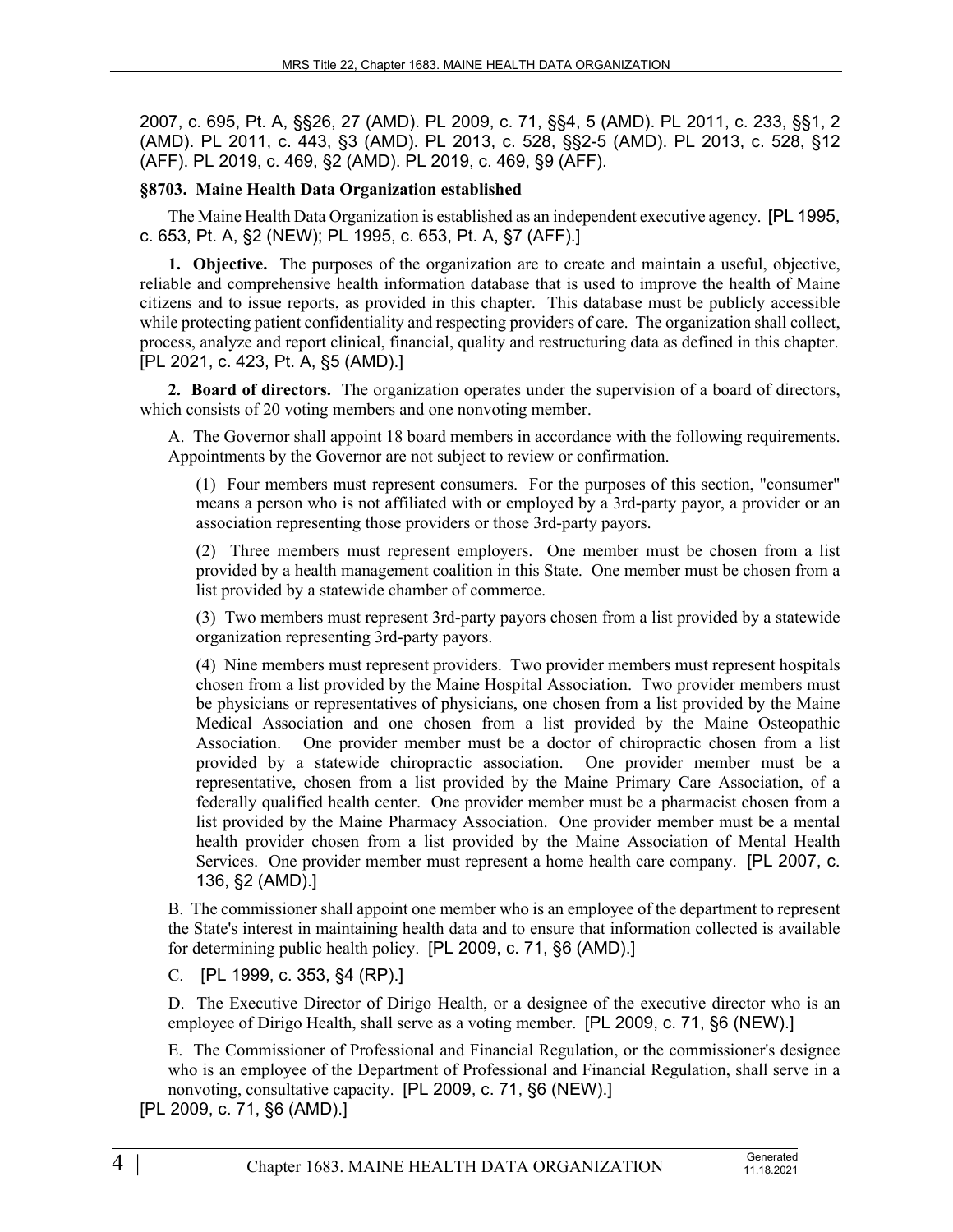**3. Terms of office.** The terms of office of board members are determined under this subsection.

A. The terms of board members appointed by the Governor are determined as follows.

(1) Initial terms are staggered. One consumer, one employer, one 3rd-party payor and 3 providers shall serve one-year terms. Two consumers, one employer, one 3rd-party payor and 3 providers shall serve 2-year terms.

(2) After the initial terms, members appointed by the Governor shall serve full 3-year terms and shall continue to serve until their successors have been appointed.

(3) Board members may serve 3 full terms consecutively. [PL 2005, c. 253, §4 (AMD).]

B. State agency board members may serve an unlimited number of terms. [PL 2009, c. 71, §7 (AMD).]

[PL 2009, c. 71, §7 (AMD).]

**4. Meetings; officers.** Board members shall elect a chair and a vice-chair from among the membership to serve 2-year terms. All meetings of the board are public proceedings within the meaning of the Freedom of Access Law, Title 1, chapter 13, subchapter I. [PL 1999, c. 353, §5 (AMD).]

**5. Legal counsel.** The Attorney General, when requested, shall furnish any legal assistance, counsel or advice the organization requires in the discharge of its duties.

[PL 1995, c. 653, Pt. A, §2 (NEW); PL 1995, c. 653, Pt. A, §7 (AFF).]

**6. Compensation.** Board members are entitled to reimbursement for necessary expenses according to the provisions of Title 5, chapter 379.

[PL 1995, c. 653, Pt. A, §2 (NEW); PL 1995, c. 653, Pt. A, §7 (AFF).]

#### SECTION HISTORY

PL 1995, c. 653, §A2 (NEW). PL 1995, c. 653, §A7 (AFF). PL 1997, c. 53, §1 (AMD). PL 1997, c. 568, §1 (AMD). PL 1999, c. 353, §§2-5 (AMD). PL 2001, c. 457, §§4-6 (AMD). PL 2003, c. 264, §1 (AMD). PL 2003, c. 469, §C22 (AMD). PL 2005, c. 253, §§3,4 (AMD). PL 2007, c. 136, §2 (AMD). PL 2009, c. 71, §§6, 7 (AMD). PL 2019, c. 470, §1 (AMD). PL 2021, c. 423, Pt. A, §5 (AMD).

### **§8704. Powers and duties of the board**

The board has the following powers and duties. [PL 1995, c. 653, Pt. A, §2 (NEW); PL 1995, c. 653, Pt. A, §7 (AFF).]

**1. Uniform reporting systems.** The board shall establish uniform reporting systems.

A. The board shall develop and implement policies and procedures for the collection, processing, storage and analysis of clinical, financial, quality and provider data and prescription drug price data in accordance with this subsection for the following purposes:

(1) To use, build and improve upon and coordinate existing data sources and measurement efforts through the integration of data systems and standardization of concepts;

(2) To coordinate the development of a linked public and private sector information system;

(3) To emphasize data that is useful, relevant and not duplicative of existing data;

(4) To minimize the burden on those providing data; and

(5) To preserve the reliability, accuracy and integrity of collected data while ensuring that the data is available in the public domain. [PL 2021, c. 423, Pt. B, §2 (AMD).]

B. Information and data required to be filed pursuant to this chapter must be filed annually or more frequently as specified by the organization. The organization shall establish a schedule for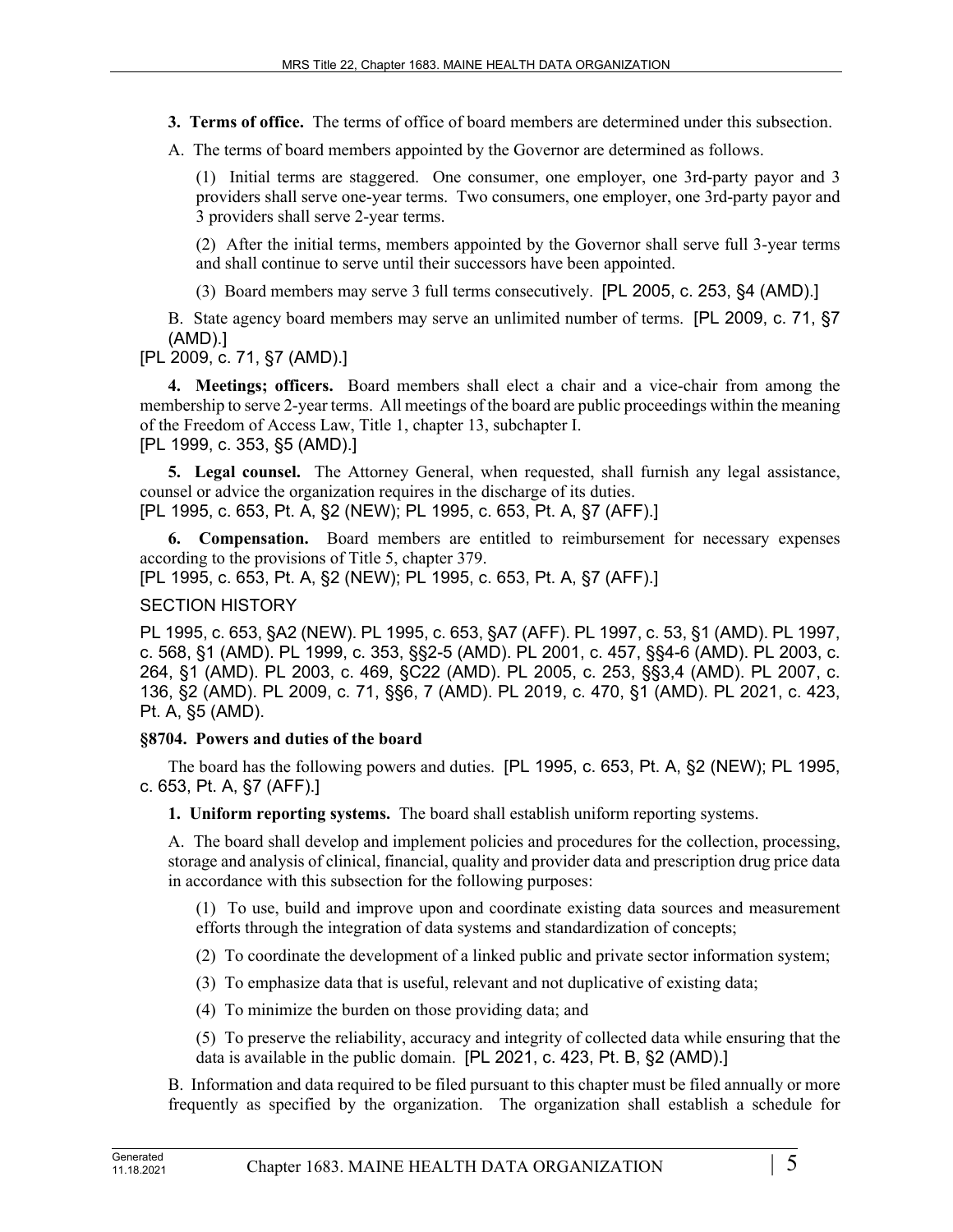compliance with the required uniform reporting systems. [PL 1995, c. 653, Pt. A, §2 (NEW); PL 1995, c. 653, Pt. A, §7 (AFF).]

C. The organization may modify the uniform reporting systems for clinical, financial, quality and restructuring data to allow for differences in the scope or type of services and in financial structure among health care facilities, providers or payors subject to this chapter. [PL 2003, c. 469, Pt. C, §24 (AMD).]

D. The board may provide analysis of data upon request. [PL 1995, c. 653, Pt. A, §2 (NEW); PL 1995, c. 653, Pt. A, §7 (AFF).]

E. The board shall exempt from reporting by a provider data regarding a person who informs the provider of the person's objection, or the objection of a parent of a minor, to inclusion in data collection based on a sincerely held religious belief. [PL 1999, c. 353, §7 (NEW).]

[PL 2021, c. 423, Pt. B, §2 (AMD).]

**2. Contracts for data collection; processing.** The board may contract with one or more qualified, nongovernmental, independent 3rd parties for services necessary to carry out the data collection, processing and storage activities required under this chapter. For purposes of this subsection, a group or organization affiliated with the University of Maine System is not considered a governmental entity. Unless permission is specifically granted by the board, a 3rd party hired by the organization may not release, publish or otherwise use any information to which the 3rd party has access under its contract and shall otherwise comply with the requirements of this chapter.

### [PL 2001, c. 457, §8 (AMD).]

**3. Contracts generally.** The board may enter into all other contracts necessary or proper to carry out the powers and duties of this chapter, including contracts allowing organization staff to provide technical assistance to other public or private entities, with the proceeds used to offset the operational costs of the organization.

[PL 2007, c. 136, §3 (AMD).]

**4. Rulemaking.** The board shall adopt rules necessary for the proper administration and enforcement of the requirements of this chapter. All rules must be adopted in accordance with Title 5, chapter 375 and unless otherwise provided are routine technical rules as defined in Title 5, chapter 375, subchapter 2‑A.

[PL 2011, c. 494, §7 (AMD).]

**5. Public hearings.** The board may conduct any public hearings determined necessary to carry out its responsibilities.

[PL 1995, c. 653, Pt. A, §2 (NEW); PL 1995, c. 653, Pt. A, §7 (AFF).]

**6. Staff.** The board shall appoint staff as needed to carry out the duties and responsibilities of the board under this chapter. The appointment and compensation of the staff are subject to Civil Service Law.

[PL 1995, c. 653, Pt. A, §2 (NEW); PL 1995, c. 653, Pt. A, §7 (AFF).]

**7. Annual report.** The board shall prepare and submit an annual report on the operation of the organization, including any activity contracted for by the organization, with resulting net earnings, as well as on collaborative activities with other health data collection and management organizations and stakeholder groups on their efforts to improve consumer access to health care quality and price information and price transparency initiatives, to the Governor and the joint standing committee of the Legislature having jurisdiction over health and human services matters and the joint standing committee of the Legislature having jurisdiction over insurance and financial services matters no later than February 1st of each year. The report must include an annual accounting of all revenue received and expenditures incurred in the previous year and all revenue and expenditures planned for the next year.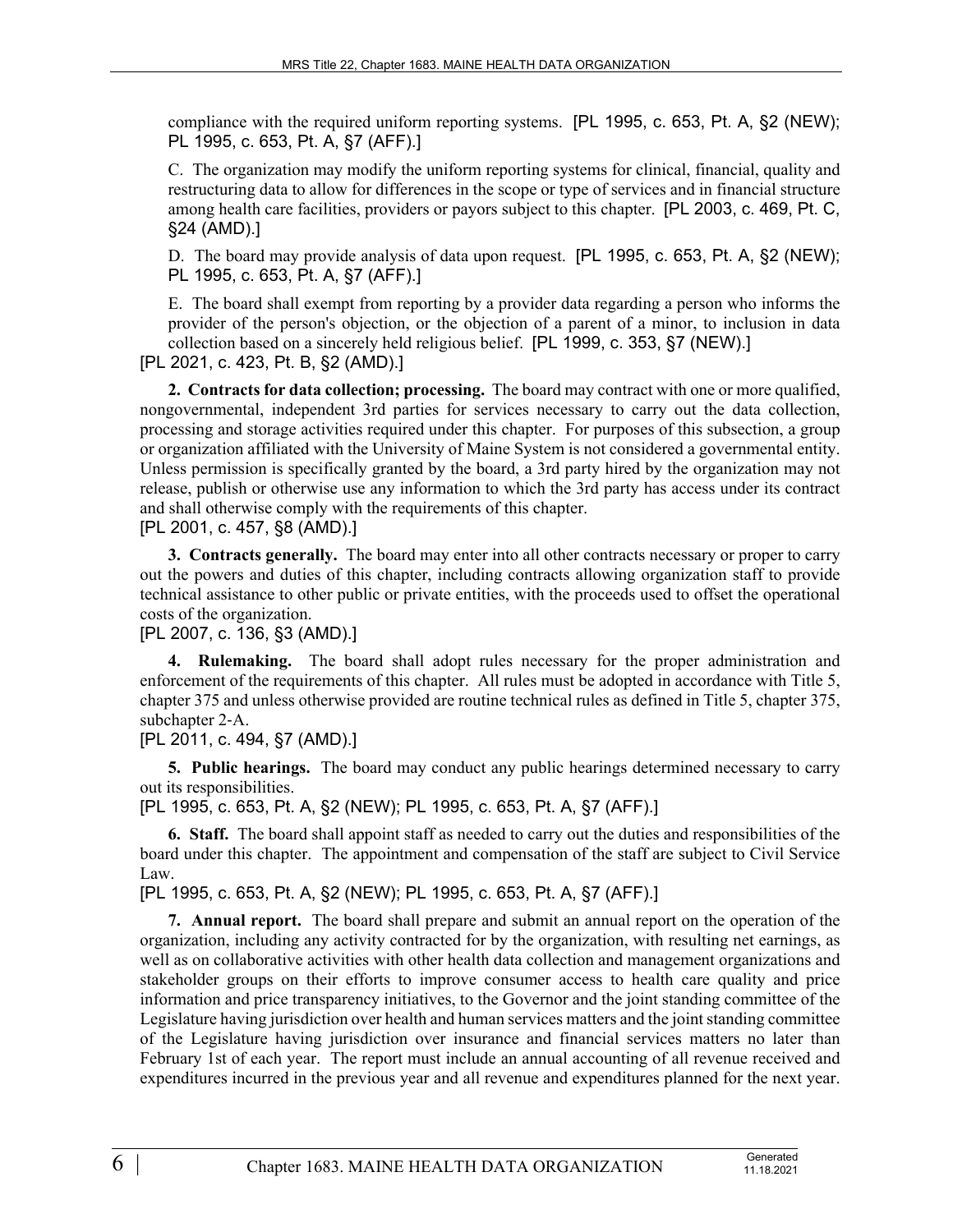The report must include a list of persons or entities that requested data from the organization in the preceding year with a brief summary of the stated purpose of the request. [PL 2015, c. 494, Pt. A, §26 (AMD).]

**8. Grants.** The board may solicit, receive and accept grants, funds or anything of value from any public or private organization and receive and accept contributions of money, property, labor or any other thing of value from any legitimate source, except that the board may not accept grants from any entity that might have a vested interest in the decisions of the board.

[PL 1995, c. 653, Pt. A, §2 (NEW); PL 1995, c. 653, Pt. A, §7 (AFF).]

**9. Cooperation; advice.** The board may cooperate with and advise the department and any other person or entity on behavioral risk factor surveys, work site health and safety, and health work force research.

[PL 1995, c. 653, Pt. A, §2 (NEW); PL 1995, c. 653, Pt. A, §7 (AFF).]

**10. Quality improvement foundations.**  [PL 2003, c. 469, Pt. C, §26 (RP).]

**11. Other powers.** The board may exercise all powers reasonably necessary to carry out the powers expressly granted and responsibilities expressly imposed by this chapter.

[PL 1995, c. 653, Pt. A, §2 (NEW); PL 1995, c. 653, Pt. A, §7 (AFF).]

### SECTION HISTORY

PL 1995, c. 653, §A2 (NEW). PL 1995, c. 653, §A7 (AFF). PL 1997, c. 525, §2 (AMD). PL 1999, c. 127, §B8 (AMD). PL 1999, c. 353, §§6-8 (AMD). PL 2001, c. 457, §§7-10 (AMD). PL 2003, c. 469, §§C23-26 (AMD). PL 2005, c. 253, §5 (AMD). PL 2005, c. 565, §5 (AMD). PL 2007, c. 136, §3 (AMD). PL 2007, c. 460, §§2, 3 (AMD). PL 2011, c. 494, §§7, 8 (AMD). PL 2013, c. 560, §3 (AMD). PL 2015, c. 494, Pt. A, §26 (AMD). PL 2019, c. 470, §2 (AMD). PL 2021, c. 423, Pt. B, §2 (AMD).

**§8705. Enforcement**

# **(REPEALED)**

SECTION HISTORY

PL 1995, c. 653, §A2 (NEW). PL 1995, c. 653, §A7 (AFF). PL 1999, c. 353, §9 (AMD). PL 2001, c. 457, §§11,12 (AMD). PL 2003, c. 452, §§K28,29 (AMD). PL 2003, c. 452, §X2 (AFF). PL 2003, c. 659, §1 (RP).

### **§8705-A. Enforcement**

# **(CONTAINS TEXT WITH VARYING EFFECTIVE DATES)**

**(TEXT EFFECTIVE UNTIL CONTINGENCY: See PL 2013, c. 528, §12)** The board shall adopt rules to ensure that payors, providers, prescription drug manufacturers, wholesale drug distributors and pharmacy benefits managers file data as required by section 8704, subsection 1; that users that obtain health data and information from the organization safeguard the identification of patients and health care practitioners as required by section 8707, subsections 1 and 3; and that payors, providers, prescription drug manufacturers, wholesale drug distributors and pharmacy benefits managers pay all assessments as required by section 8706, subsection 2. [PL 2019, c. 470, §3 (AMD).]

**(TEXT EFFECTIVE ON CONTINGENCY: See PL 2013, c. 528, §12)** The board shall adopt rules to ensure that payors, providers, prescription drug manufacturers, wholesale drug distributors and pharmacy benefits managers file data as required by section 8704, subsection 1; that users that obtain health data and information from the organization safeguard the identification of patients and health care practitioners as required by section 8714, subsections 2, 3 and 4; and that payors, providers,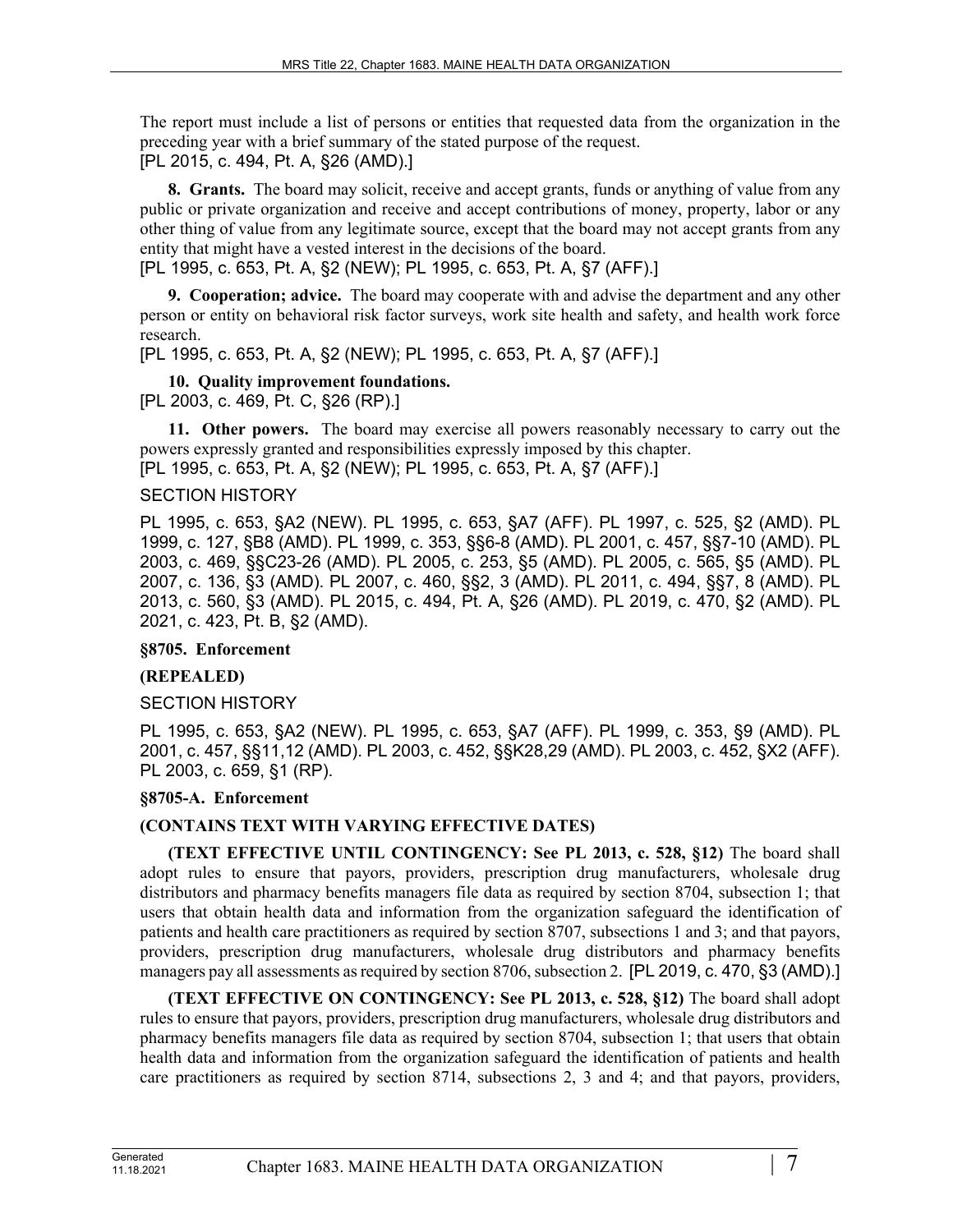prescription drug manufacturers, wholesale drug distributors and pharmacy benefits managers pay all assessments as required by section 8706, subsection 2. [PL 2019, c. 470, §4 (AMD).]

**1. Definitions.** As used in this section, unless the context otherwise indicates, the following definitions of "intentionally" and "knowingly" apply to this section.

A. A person acts intentionally with respect to a result of that person's conduct when it is that person's conscious object to produce such a result. [PL 2003, c. 659, §2 (NEW).]

B. A person acts knowingly with respect to a result of that person's conduct when the person is aware that it is practically certain that that person's conduct will cause such a result. [PL 2003, c. 659, §2 (NEW).]

### [PL 2003, c. 659, §2 (NEW).]

**2. Rulemaking.** The board shall adopt rules to implement this section. Rules adopted pursuant to this subsection are major substantive rules as defined in Title 5, chapter 375, subchapter 2-A. The rules may contain procedures for monitoring compliance with this chapter. Rules adopted pursuant to this subsection must include a schedule of fines for:

A. Failure to file data; [PL 2003, c. 659, §2 (NEW).]

B. Failure to pay assessments; and [PL 2003, c. 659, §2 (NEW).]

C. Intentionally or knowingly and without authorization using or disseminating health care information that directly or indirectly identifies patients or health care practitioners performing abortions as defined in section 1596. [PL 2003, c. 659, §2 (NEW).]

[PL 2003, c. 659, §2 (NEW).]

**3. (TEXT EFFECTIVE UNTIL CONTINGENCY: See PL 2013, c. 528, §12) Fines.** The following provisions apply to enforcement actions under this section except for circumstances beyond a person's or entity's control.

A. When a person or entity that is a health care facility, payor, prescription drug manufacturer, wholesale drug distributor or pharmacy benefits manager violates the requirements of this chapter, except for section 8707, that person or entity commits a civil violation for which a fine of not more than \$1,000 per day may be adjudged. A fine imposed under this paragraph may not exceed \$25,000 for any one occurrence. [PL 2019, c. 470, §5 (AMD).]

B. A person or entity that receives data or information under the terms and conditions of section 8707 and intentionally or knowingly uses, sells or transfers the data in violation of the board's rules for commercial advantage, pecuniary gain, personal gain or malicious harm commits a civil violation for which a fine not to exceed \$500,000 may be adjudged. [PL 2005, c. 565, §6 (AMD).]

C. A person or entity not covered by paragraph A or B that violates the requirements of this chapter, except for section 8707, commits a civil violation for which a fine of not more than \$100 per day may be adjudged. A fine imposed under this paragraph may not exceed \$2,500 for any one occurrence. [PL 2003, c. 659, §2 (NEW).]

[PL 2019, c. 470, §5 (AMD).]

**3. (TEXT EFFECTIVE ON CONTINGENCY: See PL 2013, c. 528, §12) Fines.** The following provisions apply to enforcement actions under this section except for circumstances beyond a person's or entity's control.

A. When a person or entity that is a health care facility, payor, prescription drug manufacturer, wholesale drug distributor or pharmacy benefits manager violates the requirements of this chapter, except for section 8714, that person or entity commits a civil violation for which a fine of not more than \$1,000 per day may be adjudged. A fine imposed under this paragraph may not exceed \$25,000 for any one occurrence. [PL 2019, c. 470, §6 (AMD).]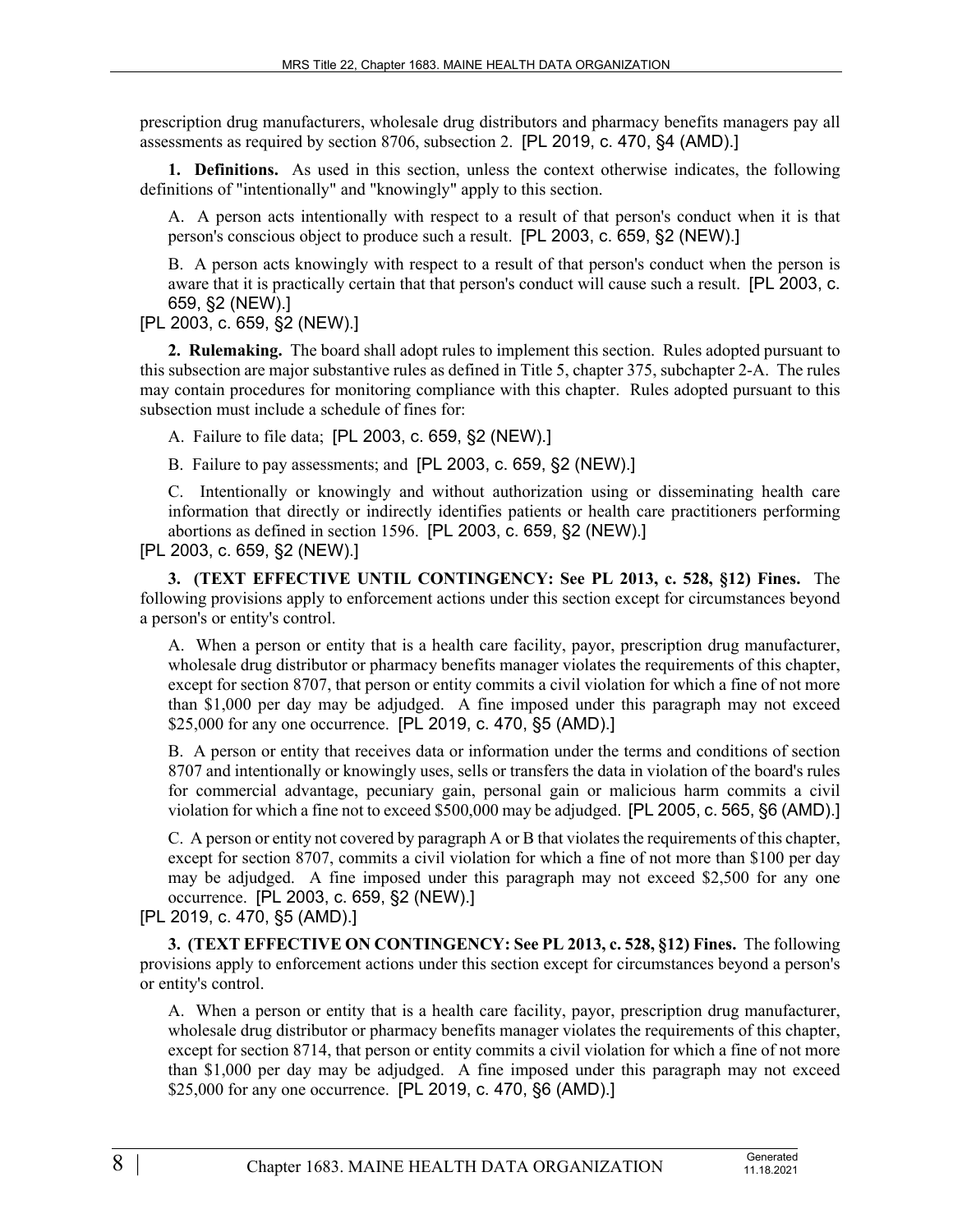B. A person or entity that receives data or information under the terms and conditions of section 8714 and intentionally or knowingly uses, sells or transfers the data in violation of the board's rules for commercial advantage, pecuniary gain, personal gain or malicious harm commits a civil violation for which a fine not to exceed \$500,000 may be adjudged. [PL 2013, c. 528, §7 (AMD); PL 2013, c. 528, §12 (AFF).]

C. A person or entity not covered by paragraph A or B that violates the requirements of this chapter, except for section 8714, commits a civil violation for which a fine of not more than \$100 per day may be adjudged. A fine imposed under this paragraph may not exceed \$2,500 for any one occurrence. [PL 2013, c. 528, §7 (AMD); PL 2013, c. 528, §12 (AFF).]

[PL 2019, c. 470, §6 (AMD).]

**4. Enforcement action.** Upon a finding that a person or entity has failed to comply with the requirements of this chapter, including the payment of a fine determined under this section, the board may undertake any or all of the following.

A. The board may refer the matter to the department or board that issued a license to the provider for such action as the department or board considers appropriate. [PL 2003, c. 659, §2 (NEW).]

B. The board may refer the matter to the Department of Professional and Financial Regulation, Bureau of Insurance for such action against the payor as the bureau considers appropriate. [PL 2003, c. 659, §2 (NEW).]

C. The board may file a complaint with the Superior Court in the county in which the person resides or the entity is located or in Kennebec County seeking an order to require that person or entity to comply with the requirements of this chapter, seeking enforcement of a fine determined under this section or seeking other relief from the court. [PL 2003, c. 659, §2 (NEW).]

[PL 2003, c. 659, §2 (NEW).]

**5. Injunctive relief.** In the event of any violation of this chapter or any rule adopted pursuant to this chapter, the Attorney General may seek to enjoin a further violation and seek any other appropriate remedy provided by this chapter.

[PL 2003, c. 659, §2 (NEW).]

### **6. Exception.**

[PL 2009, c. 613, §7 (NEW); MRSA T. 22 §8705-A, sub-§6 (RP).]

SECTION HISTORY

PL 2003, c. 659, §2 (NEW). PL 2005, c. 565, §6 (AMD). PL 2007, c. 136, §4 (AMD). PL 2009, c. 613, §7 (AMD). PL 2013, c. 528, §§6, 7 (AMD). PL 2013, c. 528, §12 (AFF). PL 2019, c. 470, §§3-6 (AMD).

### **§8706. Revenues and expenditures**

# **1. Transition funding.**

[PL 1999, c. 353, §10 (RP).]

**2. Permanent funding.** Permanent funding for the organization is provided from reasonable costs, user fees and assessments according to this subsection and as provided by rules adopted by the board.

A. Fees may be charged for the reasonable costs of duplicating, mailing, publishing and supplies. [PL 1997, c. 525, §3 (RPR).]

B. Reasonable user fees must be charged on a sliding scale for the right to access and use the health data and information available from the organization. Fees may be charged for services provided to the department on a contractual basis. Fees may be reduced or waived for users that demonstrate a plan to use the data or information in research of general value to the public health or inability to pay the scheduled fees, as provided by rules adopted by the board. [PL 2005, c. 253, §6 (AMD).]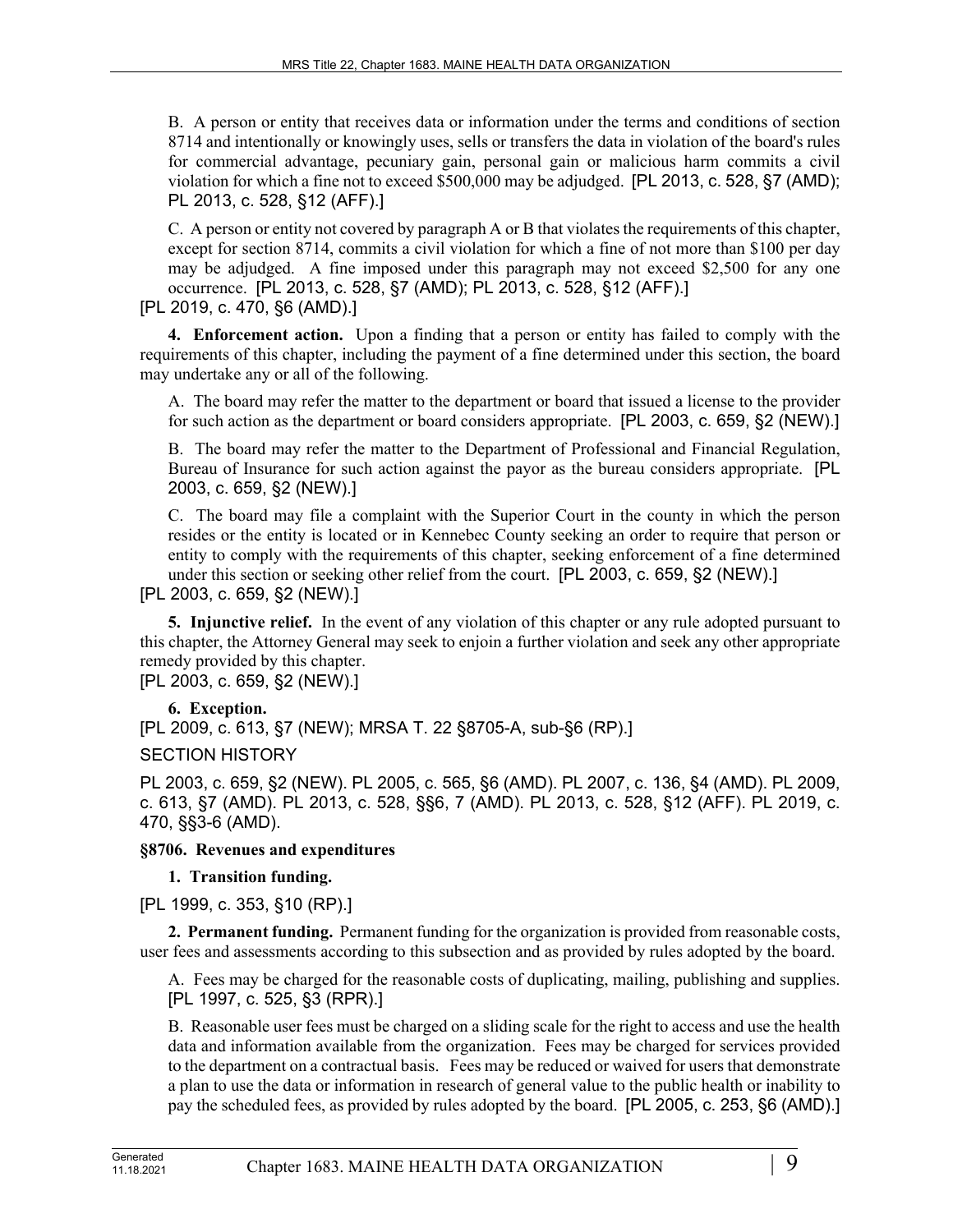C. The operations of the organization must be supported from 4 sources as provided in this paragraph:

(1) Fees collected pursuant to paragraphs A and B;

(2) Annual assessments of not less than \$100 assessed against the following entities licensed under Titles 24 and 24-A: nonprofit hospital and medical service organizations, health insurance carriers and health maintenance organizations on the basis of the total annual health care premium; and 3rd-party administrators, carriers that provide only administrative services for a plan sponsor and pharmacy benefits managers that process and pay claims on the basis of claims processed or paid for each plan sponsor. The assessments are to be determined on an annual basis by the board. Health care policies issued for specified disease, accident, injury, hospital indemnity, disability, long-term care or other limited benefit health insurance policies are not subject to assessment under this subparagraph. For purposes of this subparagraph, policies issued for dental services are not considered to be limited benefit health insurance policies. The total dollar amount of assessments under this subparagraph must equal the assessments under subparagraph (3);

(3) Annual assessments of not less than \$100 assessed by the organization against providers. The assessments are to be determined on an annual basis by the board. The total dollar amount of assessments under this subparagraph must equal the assessments under subparagraph (2); and

(4) Annual assessments of \$500 assessed by the organization against prescription drug manufacturers, wholesale drug distributors and pharmacy benefits managers.

The aggregate level of annual assessments under subparagraphs (2), (3) and (4) must be an amount sufficient to meet the organization's expenditures authorized in the state budget established under Title 5, chapter 149. The board may waive assessments otherwise due under subparagraphs (2), (3) and (4) when a waiver is determined to be in the interests of the organization and the parties to be assessed. [PL 2019, c. 470, §7 (AMD).]

[PL 2019, c. 470, §7 (AMD).]

**3. Use of funds.** The organization shall use the revenues from fees, assessments and user fees to defray the costs incurred by the board pursuant to this chapter, including staff salaries, administrative expenses, data system expenses, consulting fees and any other reasonable costs incurred to administer this chapter.

[PL 1995, c. 653, Pt. A, §2 (NEW); PL 1995, c. 653, Pt. A, §7 (AFF).]

**4. Budget.** The expenditures of the organization are subject to legislative approval in the biennial budget process.

[PL 1995, c. 653, Pt. A, §2 (NEW); PL 1995, c. 653, Pt. A, §7 (AFF).]

**5. Unexpended funds.** Any funds not expended at the end of a fiscal year may not lapse but must be carried forward to the succeeding fiscal year.

[PL 1995, c. 653, Pt. A, §2 (NEW); PL 1995, c. 653, Pt. A, §7 (AFF).]

**6. Deposit with Treasurer of State.** The organization shall deposit all payments made pursuant to this section with the Treasurer of State into a dedicated account. The deposits must be used for the sole purpose of paying the expenses of the organization.

[PL 1995, c. 653, Pt. A, §2 (NEW); PL 1995, c. 653, Pt. A, §7 (AFF).]

# SECTION HISTORY

PL 1995, c. 653, §A2 (NEW). PL 1995, c. 653, §A7 (AFF). PL 1997, c. 525, §3 (AMD). PL 1999, c. 353, §§10,11 (AMD). PL 2001, c. 457, §13 (AMD). PL 2005, c. 253, §6 (AMD). PL 2005, c. 565, §7 (AMD). PL 2007, c. 136, §5 (AMD). PL 2019, c. 470, §7 (AMD).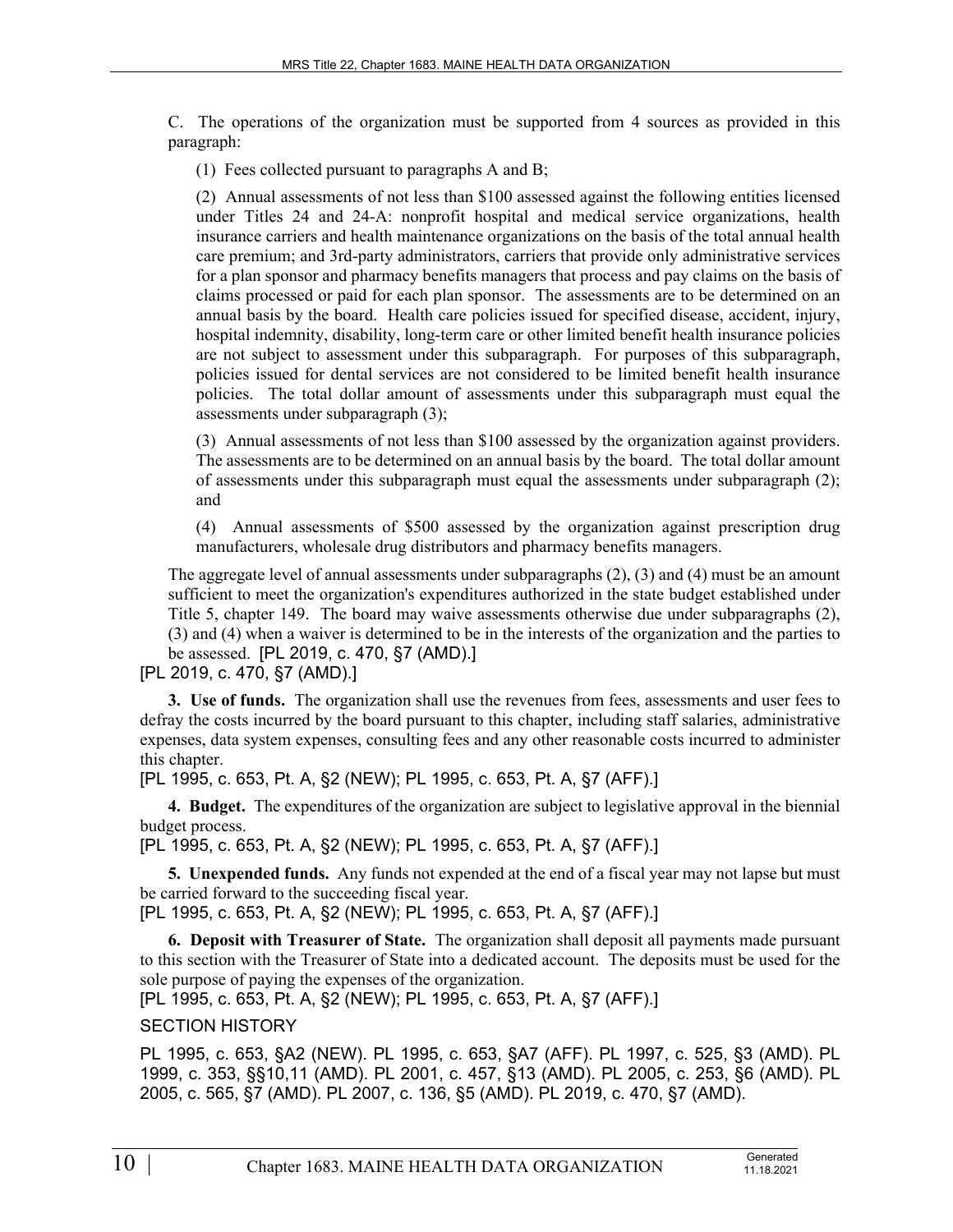### **§8707. Public access to data**

# **(CONTAINS TEXT WITH VARYING EFFECTIVE DATES)**

### **(WHOLE SECTION TEXT EFFECTIVE UNTIL CONTINGENCY: See PL 2013, c. 528, §12)**

The board shall adopt rules to provide for public access to data and to implement the requirements of this section. [PL 1995, c. 653, Pt. A, §2 (NEW); PL 1995, c. 653, Pt. A, §7 (AFF).]

**1. Public access; confidentiality.** The board shall adopt rules making available to any person, upon request, information, except privileged medical information and confidential information, provided to the organization under this chapter as long as individual patients are not directly or indirectly identified through a reidentification process. The board shall adopt rules to protect the identity of certain health care practitioners, as it determines appropriate, except that the identity of practitioners performing abortions as defined in section 1596 must be designated as confidential and must be protected. Rules adopted pursuant to this subsection are major substantive rules as defined in Title 5, chapter 375, subchapter II‑A.

[PL 2001, c. 457, §14 (AMD).]

**2. Notice and comment period.** The rules must establish criteria for determining whether information is confidential clinical data, confidential financial data or privileged medical information and adopt procedures to give affected health care providers and payors notice and opportunity to comment in response to requests for information that may be considered confidential or privileged. [PL 2003, c. 469, Pt. C, §27 (AMD).]

**3. Public health studies.** The rules may allow exceptions to the confidentiality requirements only to the extent authorized in this subsection.

A. The board may approve access to identifying information for patients to the department and other researchers with established protocols that have been approved by the board for safeguarding confidential or privileged information. [PL 2001, c. 457, §15 (AMD).]

B. The rules must ensure that:

(1) Identifying information is used only to gain access to medical records and other medical information pertaining to public health;

(2) Medical information about any patient identified by name is not obtained without the consent of that patient except when the information sought pertains only to verification or comparison of health data and the board finds that confidentiality can be adequately protected without patient consent;

(3) Those persons conducting the research or investigation do not disclose medical information about any patient identified by name to any other person without that patient's consent;

(4) Those persons gaining access to medical information about an identified patient use that information to the minimum extent necessary to accomplish the purposes of the research for which approval was granted; and

(5) The protocol for any research is designed to preserve the confidentiality of all health care information that can be associated with identified patients, to specify the manner in which contact is made with patients and to maintain public confidence in the protection of confidential information. [PL 2001, c. 457, §15 (AMD).]

C. The board may not grant approval under this subsection if the board finds that the proposed identification of or contact with patients would violate any state or federal law or diminish the confidentiality of health care information or the public's confidence in the protection of that information in a manner that outweighs the expected benefit to the public of the proposed investigation. [PL 2001, c. 457, §15 (AMD).]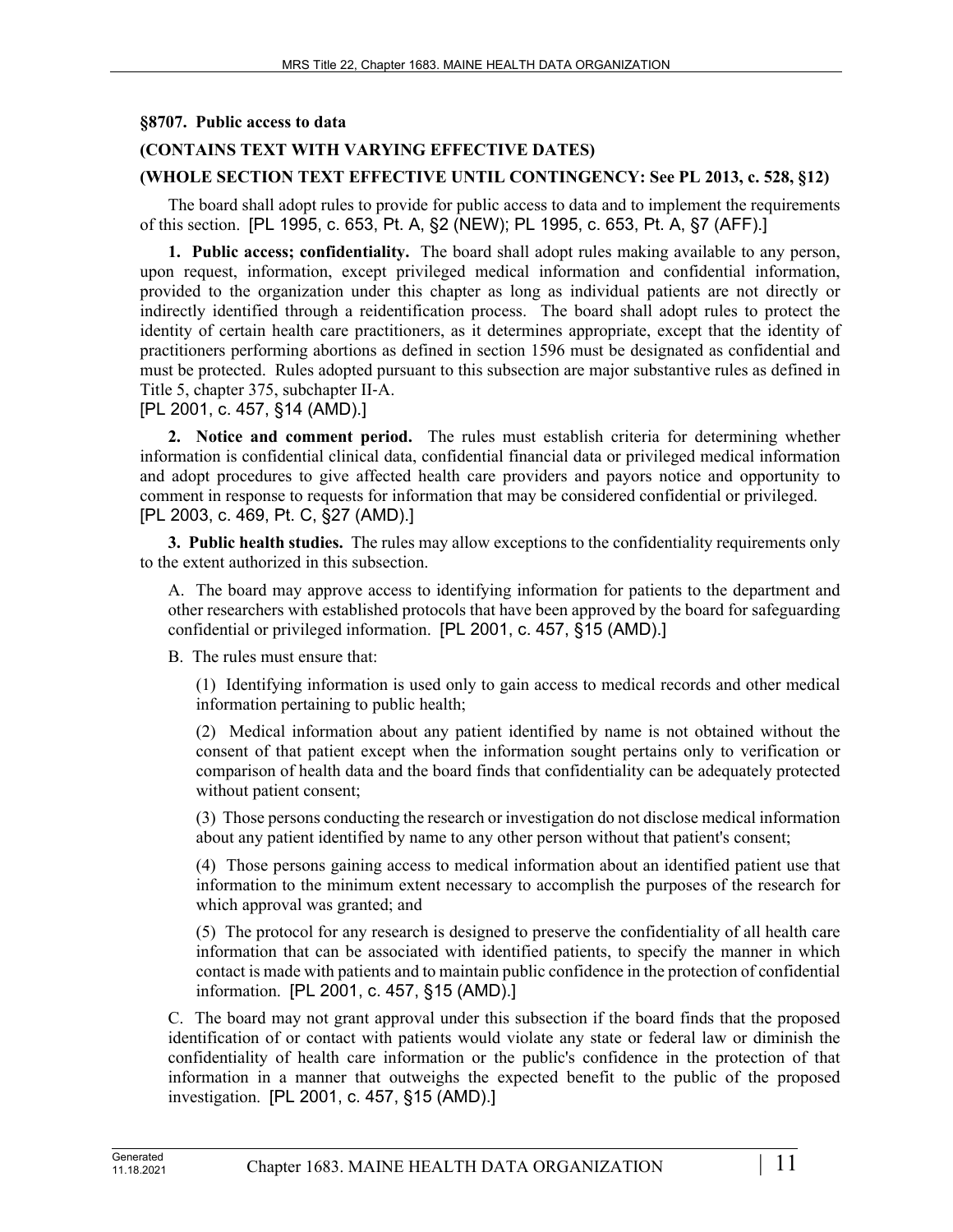# [PL 2001, c. 457, §15 (AMD).]

**4. Certain confidential information.** The board may determine financial data submitted to the organization under section 8709 to be confidential information if the public disclosure of the data will directly result in the provider of the data being placed in a competitive economic disadvantage. This section may not be construed to relieve the provider of the data of the requirement to disclose such information to the organization in accordance with this chapter and rules adopted by the board. [PL 2011, c. 524, §4 (AMD).]

**5. Rules for release, publication and use of data.** The rules must govern the release, publication and use of analyses, reports or compilations derived from the health data made available by the organization.

[PL 1995, c. 653, Pt. A, §2 (NEW); PL 1995, c. 653, Pt. A, §7 (AFF).]

#### SECTION HISTORY

PL 1995, c. 653, §A2 (NEW). PL 1995, c. 653, §A7 (AFF). PL 1999, c. 353, §§12,13 (AMD). PL 2001, c. 457, §§14,15 (AMD). PL 2003, c. 469, §C27 (AMD). PL 2007, c. 466, Pt. A, §44 (AMD). PL 2011, c. 524, §4 (AMD). PL 2013, c. 528, §8 (RP). PL 2013, c. 528, §12 (AFF).

#### **§8707. Public access to data**

### **(CONTAINS TEXT WITH VARYING EFFECTIVE DATES)**

### **(WHOLE SECTION TEXT REPEALED ON CONTINGENCY: See PL 2013, c. 528, §12)**

### **(REPEALED)**

#### SECTION HISTORY

PL 1995, c. 653, §A2 (NEW). PL 1995, c. 653, §A7 (AFF). PL 1999, c. 353, §§12,13 (AMD). PL 2001, c. 457, §§14,15 (AMD). PL 2003, c. 469, §C27 (AMD). PL 2007, c. 466, Pt. A, §44 (AMD). PL 2011, c. 524, §4 (AMD). PL 2013, c. 528, §8 (RP). PL 2013, c. 528, §12 (AFF).

### **§8708. Clinical data**

Clinical data must be filed, stored and managed as follows. [PL 1995, c. 653, Pt. A, §2 (NEW); PL 1995, c. 653, Pt. A, §7 (AFF).]

**1. Information required.** Pursuant to rules adopted by the board for form, medium, content and time for filing, each health care facility shall file with the organization the following information:

A. [PL 1999, c. 353, §14 (RP).]

B. A completed uniform hospital discharge data set, or comparable information, for each patient discharged from the facility after June 30, 1983 and for each hospital outpatient service occurring after June 30, 1996; and [PL 1999, c. 353, §14 (AMD).]

C. In addition to any other requirements applicable to specific categories of health care facilities, the organization may require the filing of data as set forth in this chapter or in rules adopted pursuant to this chapter. [PL 1999, c. 353, §14 (AMD).]

### [PL 1999, c. 353, §14 (AMD).]

**2. Additional information on ambulatory services and surgery.** Pursuant to rules adopted by the board for form, medium, content and time for filing, each provider shall file with the organization a completed data set, comparable to data filed by health care facilities under subsection 1, paragraph B. This subsection may not be construed to require duplication of information required to be filed under subsection 1.

# [PL 2001, c. 457, §16 (AMD).]

**3. More than one licensed health care facility or location.** When more than one licensed health care facility is operated by the reporting organization, the information required by this chapter must be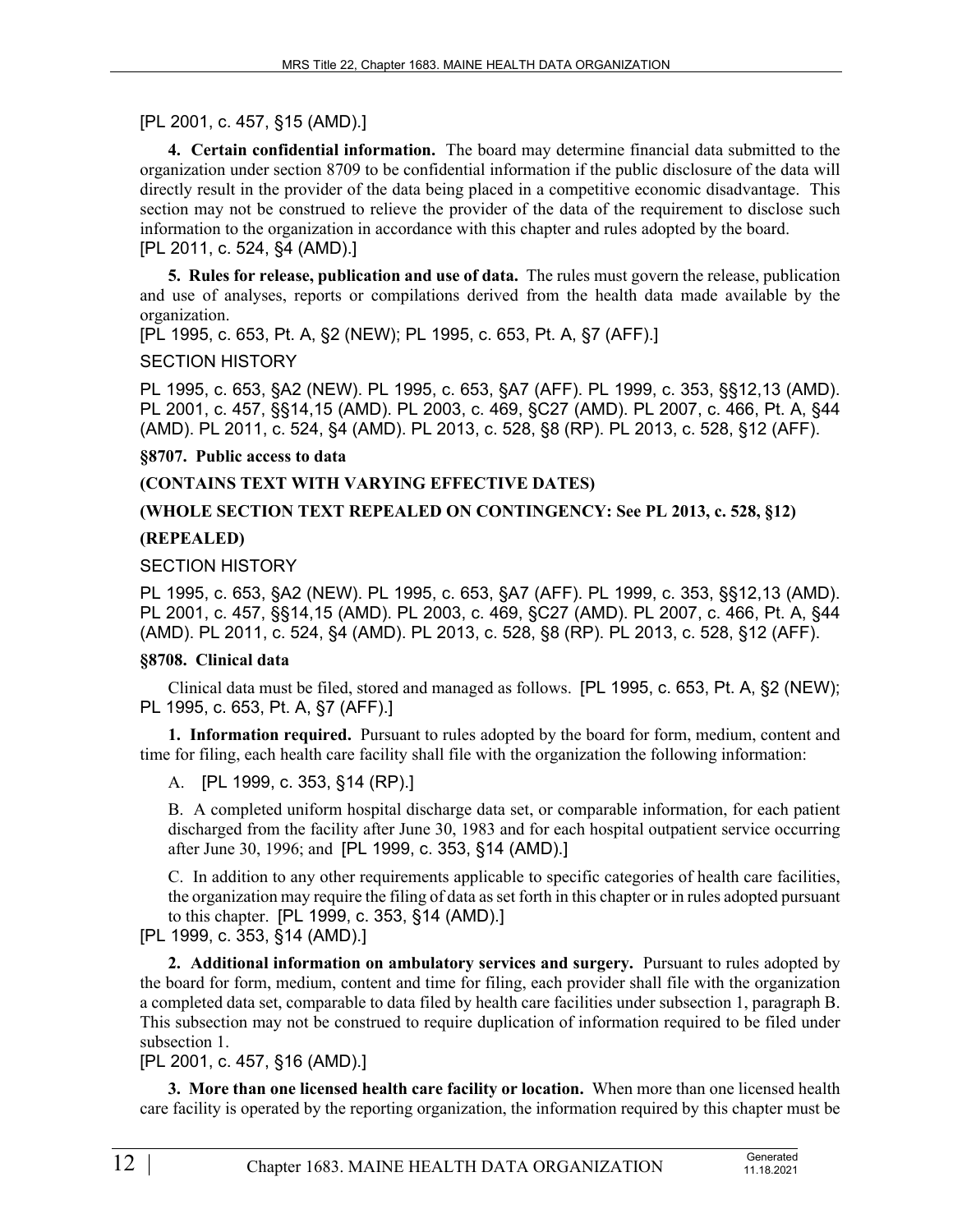reported for each health care facility separately. When a provider of health care operates in more than one location, the organization may require that information be reported separately for each location. [PL 1995, c. 653, Pt. A, §2 (NEW); PL 1995, c. 653, Pt. A, §7 (AFF).]

# **4. Data lists.**

[PL 2001, c. 457, §17 (RP).]

**5. Medical record abstract data.** In addition to the information required to be filed under subsections 1 and 2 and pursuant to rules adopted by the organization for form, medium, content and time of filing, each health care facility shall file with the organization such medical record abstract data as the organization may require.

[PL 1995, c. 653, Pt. A, §2 (NEW); PL 1995, c. 653, Pt. A, §7 (AFF).]

**6. Merged data.** The board may require the discharge data submitted pursuant to subsection 1 and any medical record abstract data required pursuant to subsection 5 to be merged with associated billing data.

[PL 1995, c. 653, Pt. A, §2 (NEW); PL 1995, c. 653, Pt. A, §7 (AFF).]

**6-A. Additional data.** Subject to the limitations of section 8704, subsection 1, the board may adopt rules requiring the filing of additional clinical data from other providers and payors as long as the submission of data to the organization is consistent with federal law. Data filed by payors must be provided in a format that does not directly identify the patient.

# [PL 2007, c. 136, §6 (AMD).]

**7. Authority to obtain information.** Nothing in this section may be construed to limit the board's authority to obtain information that it considers necessary to carry out its duties. The board shall adopt rules regarding the definition, collection, use and release of clinical data before collecting any type of clinical data that it did not collect as of March 1, 2014. Rules adopted pursuant to this subsection are major substantive rules as defined in Title 5, chapter 375, subchapter 2‑A.

[PL 2013, c. 528, §9 (AMD).]

# SECTION HISTORY

PL 1995, c. 653, §A2 (NEW). PL 1995, c. 653, §A7 (AFF). PL 1997, c. 525, §4 (AMD). PL 1999, c. 353, §14 (AMD). PL 2001, c. 457, §§16-18 (AMD). PL 2007, c. 136, §6 (AMD). PL 2013, c. 528, §9 (AMD).

# **§8708-A. Quality data**

The board shall adopt rules regarding the collection of quality data. The board shall work with the Maine Quality Forum and the Maine Quality Forum Advisory Council established in Title 24‑A, chapter 87, subchapter 2 to develop the rules. The rules must be based on the quality measures adopted by the Maine Quality Forum pursuant to Title 24‑A, section 6951, subsection 2. The rules must specify the content, form, medium and frequency of quality data to be submitted to the organization. In the collection of quality data, the organization must minimize duplication of effort, minimize the burden on those required to provide data and focus on data that may be retrieved in electronic format from within a health care practitioner's office or health care facility. As specified by the rules, health care practitioners and health care facilities shall submit quality data to the organization. Rules adopted pursuant to this section are major substantive rules as defined in Title 5, chapter 375, subchapter 2‑A. [PL 2003, c. 469, Pt. C, §28 (NEW).]

SECTION HISTORY

PL 2003, c. 469, §C28 (NEW).

# **§8709. Financial data; scope of service data**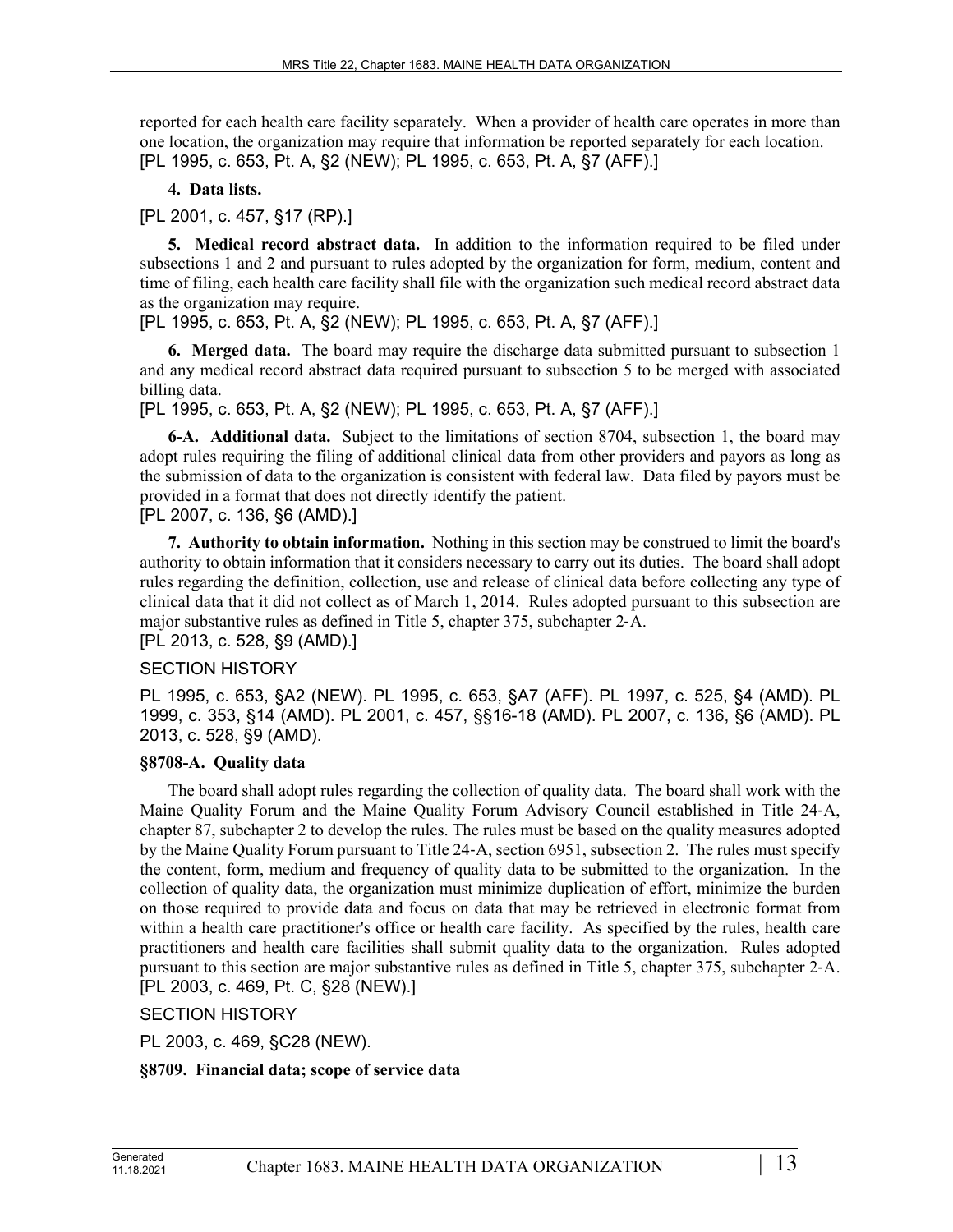Financial data and scope of service data must be filed, stored and managed as follows. [PL 1999, c. 353, §15 (AMD).]

**1. Financial data.** Each health care facility shall file with the organization, in a form specified by rule pursuant to section 8704, financial information including costs of operation, revenues, assets, liabilities, fund balances, other income, rates, charges and units of services, except to the extent that the board specifies by rule that portions of this information are unnecessary.

[PL 1995, c. 653, Pt. A, §2 (NEW); PL 1995, c. 653, Pt. A, §7 (AFF).]

**1-A. Hospitals; standardized accounting template.** When filing the financial information required under subsection 1, a hospital also shall file information using the standardized accounting template published in the report of the Commission to Study Maine's Community Hospitals in February 2005. The hospital shall file this information using an electronic version of the template provided to the hospital by the organization. If in succeeding years the template needs to be modified, the board shall adopt rules specifying the filing requirements. Rules adopted pursuant to this subsection are routine technical rules as defined in Title 5, chapter 375, subchapter 2‑A. [PL 2005, c. 394, §2 (NEW).]

**2. Certification required.** The board may require certification of such financial reports and attestation from responsible officials of the health care facility that such reports have to the best of their knowledge and belief been prepared in accordance with the requirements of the board. [PL 1995, c. 653, Pt. A, §2 (NEW); PL 1995, c. 653, Pt. A, §7 (AFF).]

**3. Scope of service data.** Each health care facility shall file with the organization scope of service information, including bed capacity by service provided, special services, ancillary services, physician profiles in the aggregate by clinical specialties, nursing services and such other scope of service information as the organization determines necessary for the performance of its duties. [PL 1999, c. 353, §15 (NEW).]

# SECTION HISTORY

PL 1995, c. 653, §A2 (NEW). PL 1995, c. 653, §A7 (AFF). PL 1999, c. 353, §15 (AMD). PL 2005, c. 394, §2 (AMD).

# **§8710. Restructuring data**

Restructuring data must be filed, stored and managed as follows. [PL 1995, c. 653, Pt. A, §2 (NEW); PL 1995, c. 653, Pt. A, §7 (AFF).]

**1. Major structural changes.** The board may require providers and payors to report the occurrence of major structural changes relevant to the restructuring of the delivery and financing of health care in the State and to the potential effects of that restructuring upon consumers. [PL 1995, c. 653, Pt. A, §2 (NEW); PL 1995, c. 653, Pt. A, §7 (AFF).]

**2. Rulemaking.** The board shall adopt rules to define the specific structural changes to be reported, consistent with subsection 1. The required report must be limited to the filing of a concise narrative description of those occurrences that are clearly defined by the rule as requiring a report, accompanied by a chart depicting the relationship among organizations affected by the structural change. The rule must allow a single report to be filed by all providers and payors participating in or affected by a structural change for which a report is required.

[PL 1995, c. 653, Pt. A, §2 (NEW); PL 1995, c. 653, Pt. A, §7 (AFF).]

**3. Additional information.** In addition to the reports required under subsections 1 and 2, the organization may collect, store and analyze additional information from published sources and information that a provider or payor has prepared voluntarily for nonconfidential distribution to persons other than employees, officers and the governing body of the provider or payor. [PL 1995, c. 653, Pt. A, §2 (NEW); PL 1995, c. 653, Pt. A, §7 (AFF).]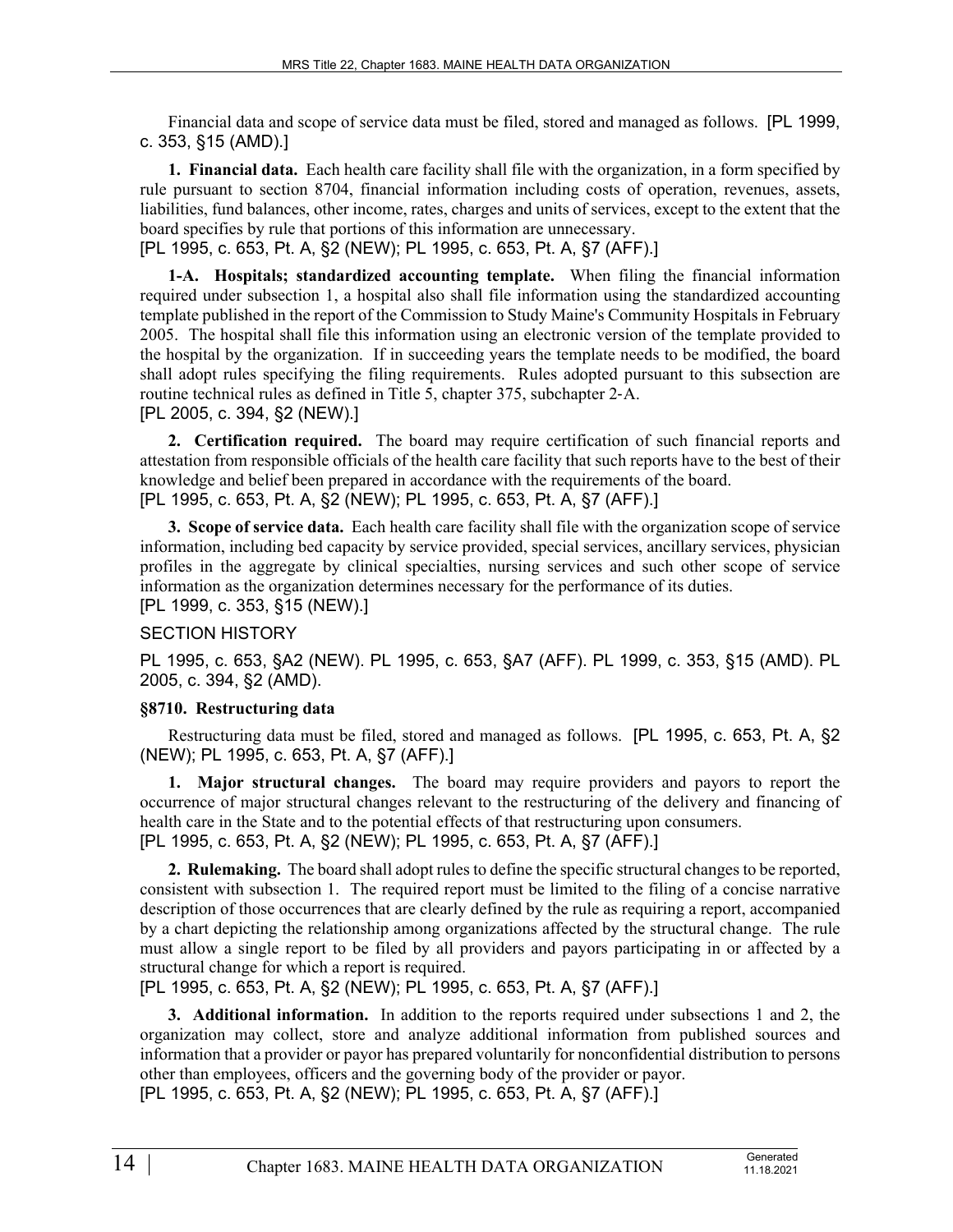**4. Construction.** Nothing in this section may be construed to require providers or payors to notify the organization prior to taking action to evaluate restructuring or to require providers or payors to generate, compile, analyze or submit information in addition to the concise narrative descriptions and chart required in subsection 2.

[PL 1995, c. 653, Pt. A, §2 (NEW); PL 1995, c. 653, Pt. A, §7 (AFF).]

# SECTION HISTORY

PL 1995, c. 653, §A2 (NEW). PL 1995, c. 653, §A7 (AFF).

# **§8711. Other health care information**

**1. Development of health care information systems.** In addition to its authority to obtain information to carry out the specific provisions of this chapter, the organization may require providers and payors to furnish information with respect to the nature and quantity of services or coverage provided to the extent necessary to develop proposals for the modification, refinement or expansion of the systems of information disclosure established under this chapter. The organization's authority under this subsection includes the design and implementation of pilot information reporting systems affecting selected categories or representative samples of providers and payors.

[PL 2007, c. 136, §7 (AMD).]

**2. Information on mandated services.** 

[PL 2005, c. 253, §7 (RP).]

# SECTION HISTORY

PL 1995, c. 653, §A2 (NEW). PL 1995, c. 653, §A7 (AFF). PL 1999, c. 353, §16 (AMD). PL 2001, c. 457, §19 (AMD). PL 2005, c. 253, §7 (AMD). PL 2007, c. 136, §7 (AMD).

# **§8712. Reports**

The organization shall produce clearly labeled and easy-to-understand reports as follows. Unless otherwise specified, the organization shall distribute the reports on a publicly accessible site on the Internet or via mail or e-mail, through the creation of a list of interested parties. The organization shall make reports available to members of the public upon request. [PL 2009, c. 613, §8 (AMD).]

**1. Quality.** The organization shall promote public transparency of the quality and cost of health care in the State in conjunction with the Maine Quality Forum established in Title 24‑A, section 6951 and shall collect, synthesize and publish information and reports on an annual basis that are easily understandable by the average consumer and in a format that allows the user to compare the information listed in this section to the extent practicable. The organization's publicly accessible websites and reports must, to the extent practicable, coordinate, link and compare information regarding health care services, their outcomes, the effectiveness of those services, the quality of those services by health care facility and by individual practitioner and the location of those services. The organization's health care costs website must provide a link in a publicly accessible format to provider-specific information regarding quality of services required to be reported to the Maine Quality Forum. [RR 2009, c. 2, §63 (COR).]

**2. Payments.** The organization shall create a publicly accessible interactive website that presents reports related to payments for services rendered by health care facilities and practitioners to residents of the State. The services presented must include, but not be limited to, imaging, preventative health, radiology, surgical services, comparable health care services as defined in Title 24‑A, section 4318‑A, subsection 1, paragraph A and other services that are predominantly elective and may be provided to a large number of patients who do not have health insurance or are underinsured. The website must also be constructed to display prices paid by individual commercial health insurance companies, 3rd-party administrators and, unless prohibited by federal law, governmental payors. Beginning October 1, 2012, price information posted on the website must be posted semiannually and beginning October 1, 2022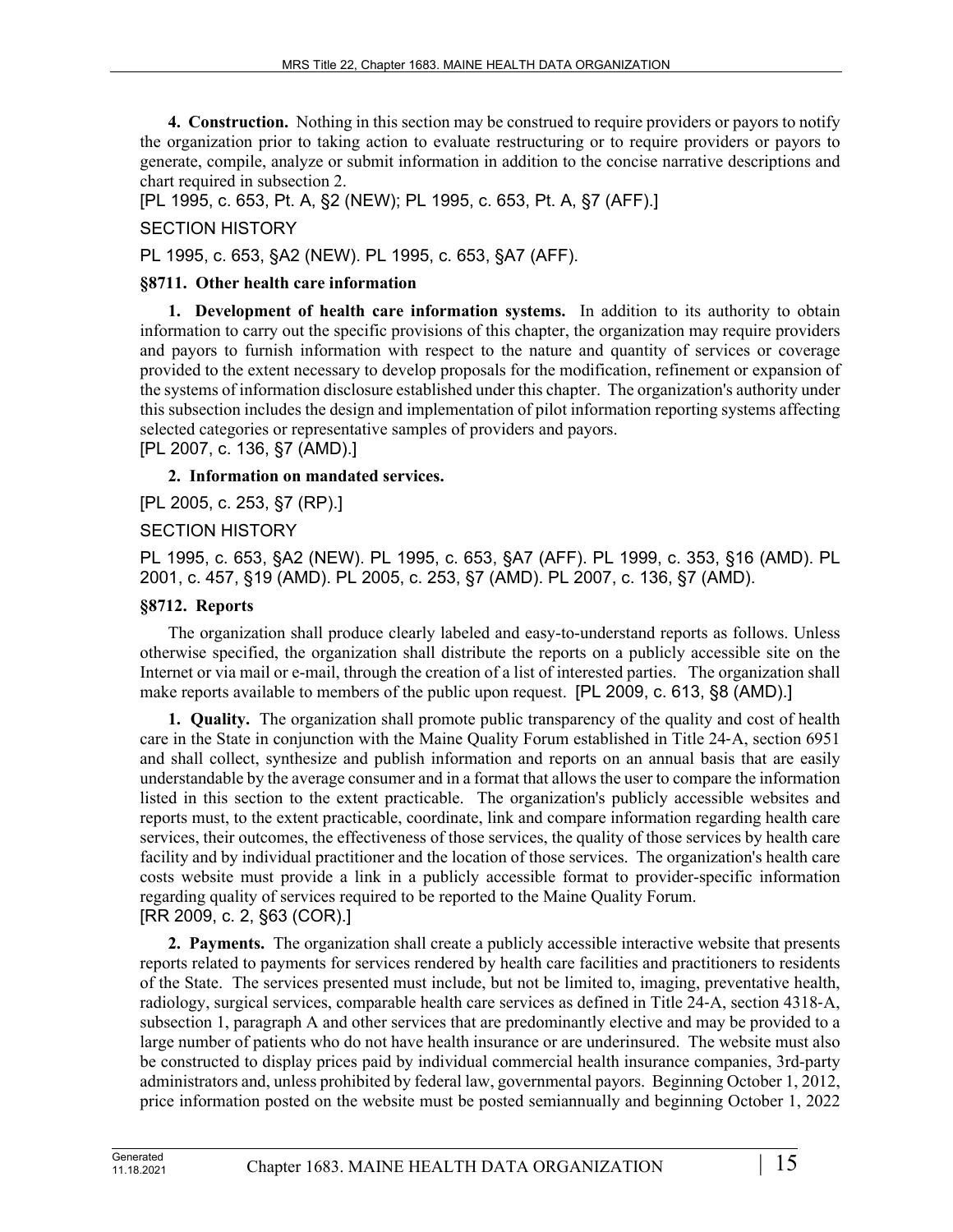must be posted annually, must display the date of posting and, when posted, must be current to within 12 months of the date of submission of the information. Payment reports and price information posted on the website must include data submitted by payors with regard to all health care facilities and practitioners that provide comparable health care services as defined in Title 24‑A, section 4318‑A, subsection 1, paragraph A or services for which the organization reports data pertaining to the statewide average price pursuant to this subsection or Title 24‑A, section 4318‑B. Upon notice made by a health care facility or practitioner that data posted by the organization pertaining to that facility or practitioner is inaccurate or incomplete, the organization shall remedy the inaccurate or incomplete data within the earlier of 30 days of receipt of the notice and the next posting date.

A. [PL 2009, c. 613, §8 (RP).] [PL 2021, c. 423, Pt. A, §6 (AMD).]

**3. Comparison report.**  [PL 2021, c. 423, Pt. A, §7 (RP).]

**4. Physician services.** 

[PL 2021, c. 423, Pt. A, §8 (RP).]

**5. Prescription drug information.** By December 1, 2018 and annually thereafter, the organization shall provide a report containing the following information about prescription drugs, both brand name and generic:

A. The 25 most frequently prescribed drugs in the State; [PL 2017, c. 406, §1 (NEW).]

B. The 25 costliest drugs as determined by the total amount spent on those drugs in the State; and [PL 2017, c. 406, §1 (NEW).]

C. The 25 drugs with the highest year-over-year cost increases as determined by the total amount spent on those drugs in the State. [PL 2017, c. 406, §1 (NEW).] [PL 2017, c. 406, §1 (NEW).]

**6. Data shared with Maine Prescription Drug Affordability Board.** The organization may share data collected under this chapter with the Maine Prescription Drug Affordability Board, established under Title 5, section 12004‑G, subsection 14‑I, as long as any data shared pursuant to this subsection is not further disseminated.

[PL 2019, c. 471, §3 (NEW).]

SECTION HISTORY

PL 2003, c. 469, §C29 (NEW). PL 2005, c. 391, §2 (AMD). RR 2009, c. 2, §63 (COR). PL 2009, c. 71, §8 (AMD). PL 2009, c. 350, Pt. A, §1 (AMD). PL 2009, c. 613, §8 (AMD). PL 2011, c. 525, §1 (AMD). PL 2017, c. 232, §2 (AMD). PL 2017, c. 406, §1 (AMD). PL 2019, c. 471, §3 (AMD). PL 2021, c. 423, Pt. A, §§6-8 (AMD).

**§8713. Confidentiality protection for certain health care practitioners**

# **(REPEALED)**

SECTION HISTORY

PL 2007, c. 460, §4 (NEW). PL 2011, c. 494, §9 (RP).

# **§8714. General public access to data; rules**

# **(CONTAINS TEXT WITH VARYING EFFECTIVE DATES)**

# **(WHOLE SECTION TEXT EFFECTIVE ON CONTINGENCY: See PL 2013, c. 528, §12)**

The board shall adopt rules to provide for public access to data allowed under this chapter and to implement the requirements of this section. [PL 2013, c. 528, §10 (NEW); PL 2013, c. 528, §12 (AFF).]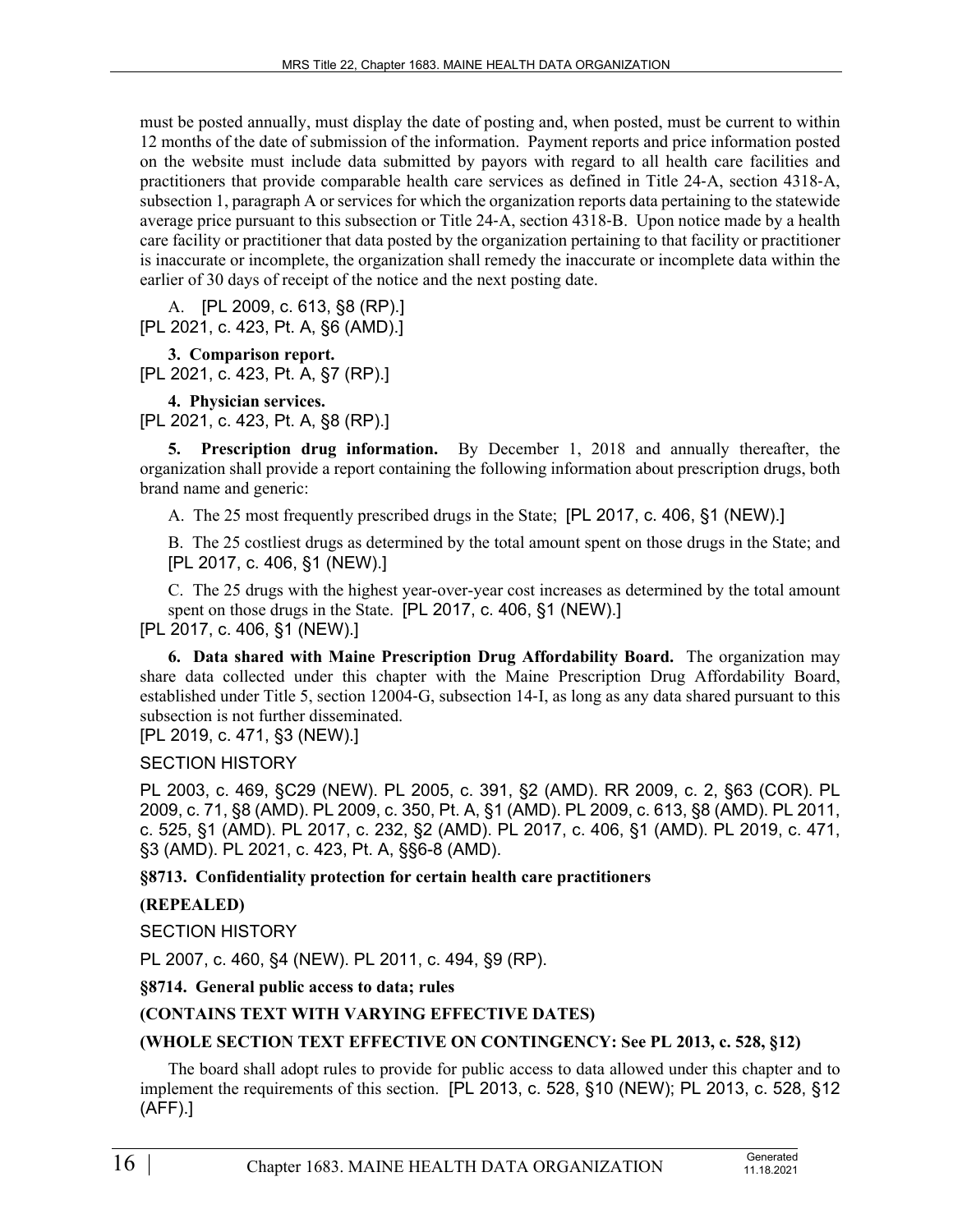**1. Confidentiality.** All data collected by the organization that contain protected health information are confidential. Data of the organization may be collected, stored and released only in accordance with this chapter and rules adopted pursuant to this chapter. Data of the organization containing protected health information may not be open to public inspection, are not public records for purposes of any state or federal freedom of access laws and may not be examined in any judicial, executive, legislative, administrative or other proceeding as to the existence or content of any individual's identifying health information except that an individual's identifying health information may be used to the extent necessary to prosecute civil or criminal violations regarding information in the organization database. Decisions of the organization or employees and subcommittees of the organization on data release are not reviewable.

[PL 2013, c. 528, §10 (NEW); PL 2013, c. 528, §12 (AFF).]

**2. General public access; confidentiality.** The board shall adopt rules making information provided to the organization under this chapter, except protected health information and other confidential information, available to any person upon request.

[PL 2013, c. 528, §10 (NEW); PL 2013, c. 528, §12 (AFF).]

**3. Release of data.** The board shall adopt rules for the release of data governing all levels of information in the form of de-identified data, limited data sets and protected health information. All uses of released data are governed by the following principles of release:

A. Release of protected health information must be limited to only information that is necessary for the stated purpose of the release; [PL 2013, c. 528, §10 (NEW); PL 2013, c. 528, §12 (AFF).]

B. Data releases must be governed by data use agreements that provide adequate privacy and security measures that include appropriate accountability and notification requirements as required of business associate agreements under HIPAA; [PL 2013, c. 528, §10 (NEW); PL 2013, c. 528, §12 (AFF).]

C. Follow-up must be provided to ensure data are used as specified and that no protected health information is publicly revealed. The board shall adopt rules providing for any necessary data suppression; and [PL 2013, c. 528, §10 (NEW); PL 2013, c. 528, §12 (AFF).]

D. Release of more protected health information than a limited data set as described in 45 Code of Federal Regulations, Section 164.514(e) must be approved by the board consistent with state and federal laws. [PL 2013, c. 528, §10 (NEW); PL 2013, c. 528, §12 (AFF).] [PL 2013, c. 528, §10 (NEW); PL 2013, c. 528, §12 (AFF).]

**4. Certain practitioners.** The board shall adopt rules to protect the identity of certain health care practitioners, as it determines appropriate, except that the identity of practitioners performing abortions as defined in section 1596 must be designated as confidential and may not be disclosed. [PL 2013, c. 528, §10 (NEW); PL 2013, c. 528, §12 (AFF).]

**5. Notice and comment period.** The board shall adopt rules to establish criteria for determining whether information is confidential clinical data, confidential financial data or other protected health information and specify procedures to give affected health care practitioners and payors notice and opportunity to comment in response to requests for information that may be considered confidential. [PL 2013, c. 528, §10 (NEW); PL 2013, c. 528, §12 (AFF).]

**6. Identifying information.** The board shall adopt rules to provide that individuals may be directly or indirectly identified, including through a linking or reidentification process, only as provided in this chapter and the rules of the board. Any protected health information may be used only for the purposes for which the organization releases it.

[PL 2013, c. 528, §10 (NEW); PL 2013, c. 528, §12 (AFF).]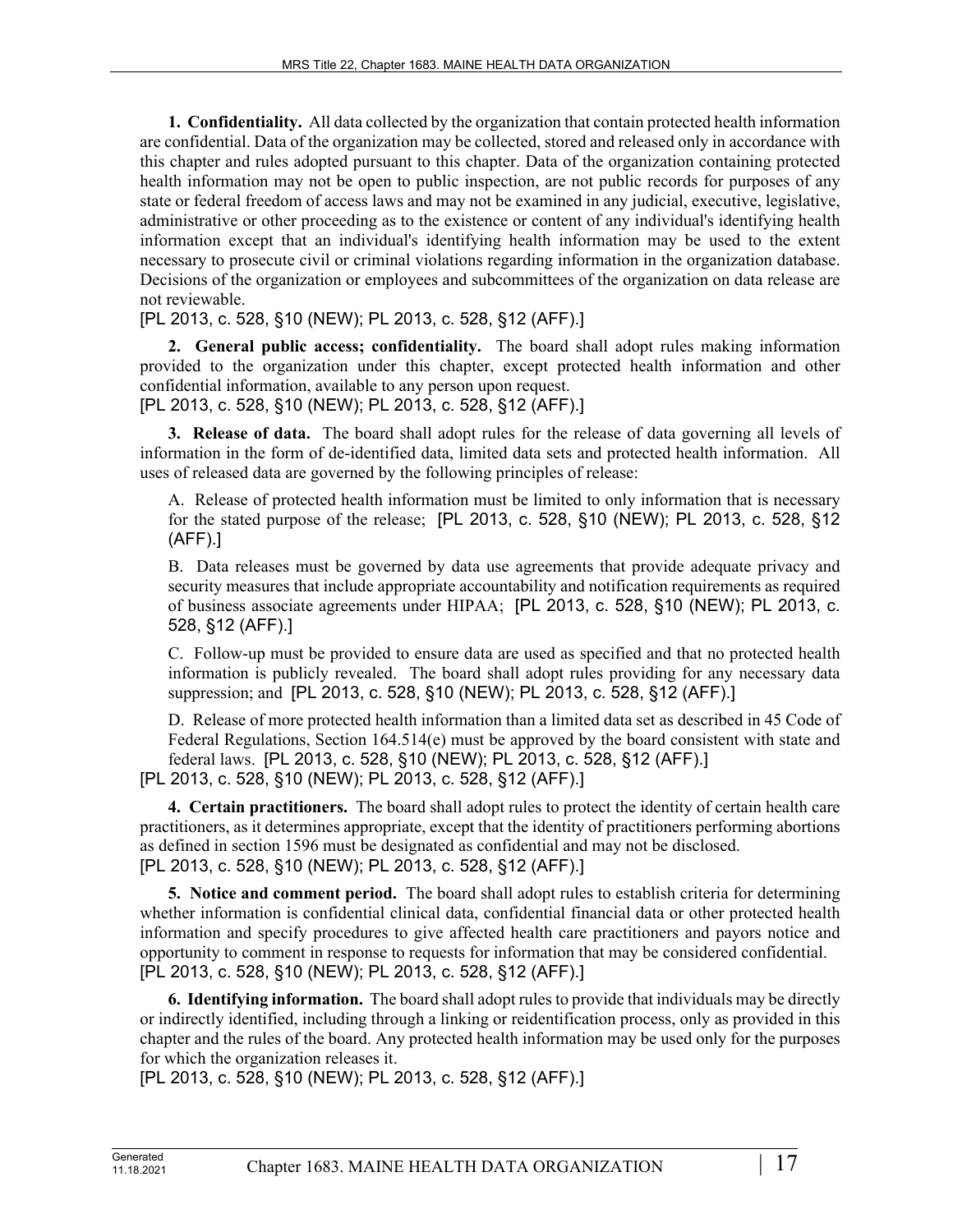**7. Minimum use.** The board shall adopt rules to provide that persons gaining access to protected health information may use that information to the minimum extent necessary to accomplish the purposes for which approval was granted and for no other purpose.

[PL 2013, c. 528, §10 (NEW); PL 2013, c. 528, §12 (AFF).]

**8. Limitation on release.** The board may not grant approval for release of data if the board finds that the proposed identification of or contact with individuals would violate any state or federal law or diminish the confidentiality of health care information or the public's confidence in the protection of that information in a manner that outweighs the expected benefit to the public of the proposed investigation.

[PL 2013, c. 528, §10 (NEW); PL 2013, c. 528, §12 (AFF).]

**9. Release; publication and use of data.** The board shall adopt rules to govern the release, publication and use of analyses, reports and compilations derived from the health data made available by the organization. The rules must apply to all data collected, stored and released by the organization, including reports under section 8712.

[PL 2013, c. 528, §10 (NEW); PL 2013, c. 528, §12 (AFF).]

**10. Other privacy protections.** Individually identifiable data submitted to the organization that would be protected by Title 5, sections 19203 and 19203-D, Title 34-B, section 1207 or 42 United States Code, Section 290dd-2 may not be linked or reidentified in any way that identifies an individual or in any way for which there is a reasonable basis to believe the information could be used to identify an individual. The board shall adopt rules to ensure privacy and security protections of the data that are at least equivalent to the privacy and security requirements of HIPAA. [PL 2013, c. 528, §10 (NEW); PL 2013, c. 528, §12 (AFF).]

**11. Choice regarding disclosure of information.** The board shall adopt rules to address the

provisions for requirements regarding the disclosure of information in section 8717, subsection 3. [PL 2013, c. 528, §10 (NEW); PL 2013, c. 528, §12 (AFF).]

**12. Oversight and notification to individuals.** Rules developed pursuant to this section must include a definition of "breach" and a procedure for notification to affected individuals that is equivalent to those of HIPAA. If a breach requiring notification to affected individuals has occurred, the board shall notify the joint standing committee of the Legislature having jurisdiction over health and human services matters within 30 days of the breach. Information provided pursuant to this subsection must maintain the confidentiality of all individuals affected by the breach.

[PL 2013, c. 528, §10 (NEW); PL 2013, c. 528, §12 (AFF).]

**13. Individual complaints.** The board shall adopt rules to establish a process for an individual to file a complaint if the individual believes that the individual's protected health information has been released by the organization, the board or an employee of the organization, in violation of the board's rules.

[PL 2013, c. 528, §10 (NEW); PL 2013, c. 528, §12 (AFF).]

**14. Rulemaking.** The board shall adopt rules as necessary to implement this section. Rules adopted pursuant to this section are major substantive rules as described in Title 5, chapter 375, subchapter 2-A.

[PL 2013, c. 528, §10 (NEW); PL 2013, c. 528, §12 (AFF).]

SECTION HISTORY

PL 2013, c. 528, §10 (NEW). PL 2013, c. 528, §12 (AFF).

**§8715. Public health**

**(CONTAINS TEXT WITH VARYING EFFECTIVE DATES)**

**(WHOLE SECTION TEXT EFFECTIVE ON CONTINGENCY: See PL 2013, c. 528, §12)**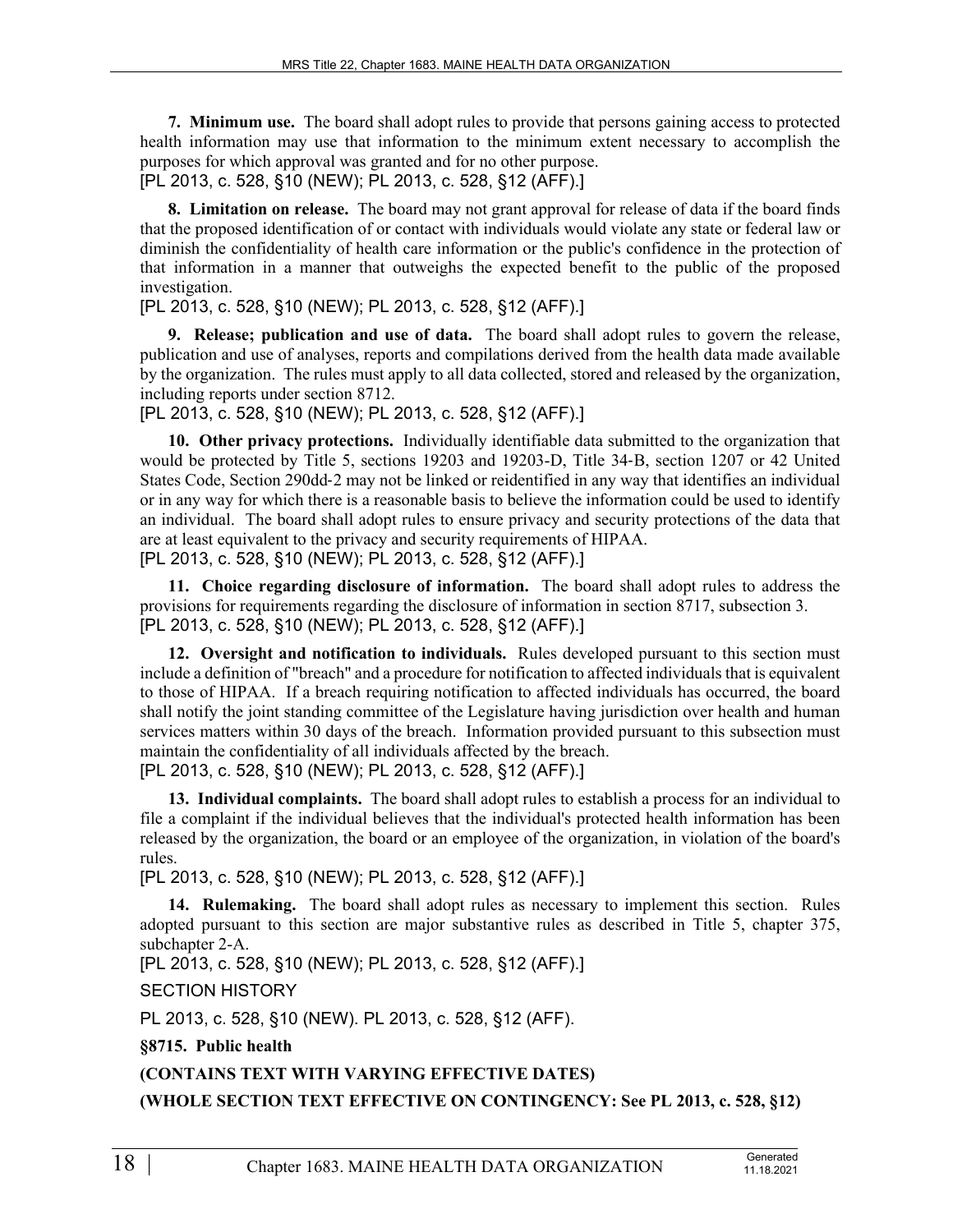**1. Permitted use and disclosure to public health authorities.** The organization may disclose protected health information, without an individual's authorization, to a public health authority for public health purposes mandated by state or federal law.

[PL 2013, c. 528, §10 (NEW); PL 2013, c. 528, §12 (AFF).]

**2. Use by public health authority.** A state or federal public health authority to which protected health information has been disclosed under subsection 1 may use that information for public health activities and may disclose that information for public health activities as allowed by state or federal law and in accordance with board rules on data release adopted pursuant to section 8714. [PL 2013, c. 528, §10 (NEW); PL 2013, c. 528, §12 (AFF).]

**3. Data use agreement.** Prior to disclosing any data under subsection 1, the organization shall enter into a data use agreement with a public health authority. The agreement must include protocols that have been approved by the board for safeguarding confidential information and for ensuring there will be no disclosures of protected health information. The protocols must include appropriate accountability and notification requirements as in the business associate agreements under HIPAA. [PL 2013, c. 528, §10 (NEW); PL 2013, c. 528, §12 (AFF).]

# SECTION HISTORY

PL 2013, c. 528, §10 (NEW). PL 2013, c. 528, §12 (AFF).

### **§8715-A. Reporting of cancer data and vital statistics data**

**1. Reporting; joint rule-making authority.** The organization and the Department of Health and Human Services may adopt a joint rule to require the reporting to the organization of data from the cancer-incidence registry established pursuant to section 1404 and data related to the registration of vital statistics pursuant to section 2701. The rule adopted pursuant to this section is a routine technical rule as described in Title 5, chapter 375, subchapter 2‑A.

[PL 2021, c. 423, Pt. A, §9 (NEW).]

**2. Confidentiality of data reported.** Data reported to the organization in accordance with subsection 1 is the organization's data and must be protected by privacy and security measures consistent with health care industry standards. The data is confidential and may be released only in accordance with the organization's rule on release of data to the public adopted pursuant to section 8707. Any such cancer data or vital statistics data may be released only in accordance with the organization's rule adopted after the effective date of this subsection.

[PL 2021, c. 423, Pt. A, §9 (NEW).]

SECTION HISTORY

PL 2021, c. 423, Pt. A, §9 (NEW).

**§8716. Health care improvement studies**

# **(CONTAINS TEXT WITH VARYING EFFECTIVE DATES)**

# **(WHOLE SECTION TEXT EFFECTIVE ON CONTINGENCY: See PL 2013, c. 528, §12)**

The board may approve the disclosure of protected health information to persons conducting health care improvement studies, subject to the following conditions. [PL 2013, c. 528, §10 (NEW); PL 2013, c. 528, §12 (AFF).]

**1. Disclosure to study entities.** For health care improvement studies, regarding health care utilization, improvement, cost or quality and involving patients with whom the study entity has a treatment or payor relationship, whether the study is funded by the Federal Government or the State Government or private persons, the organization may disclose protected health information to a study entity who is a covered entity or to the covered entity's business associates if those persons conducting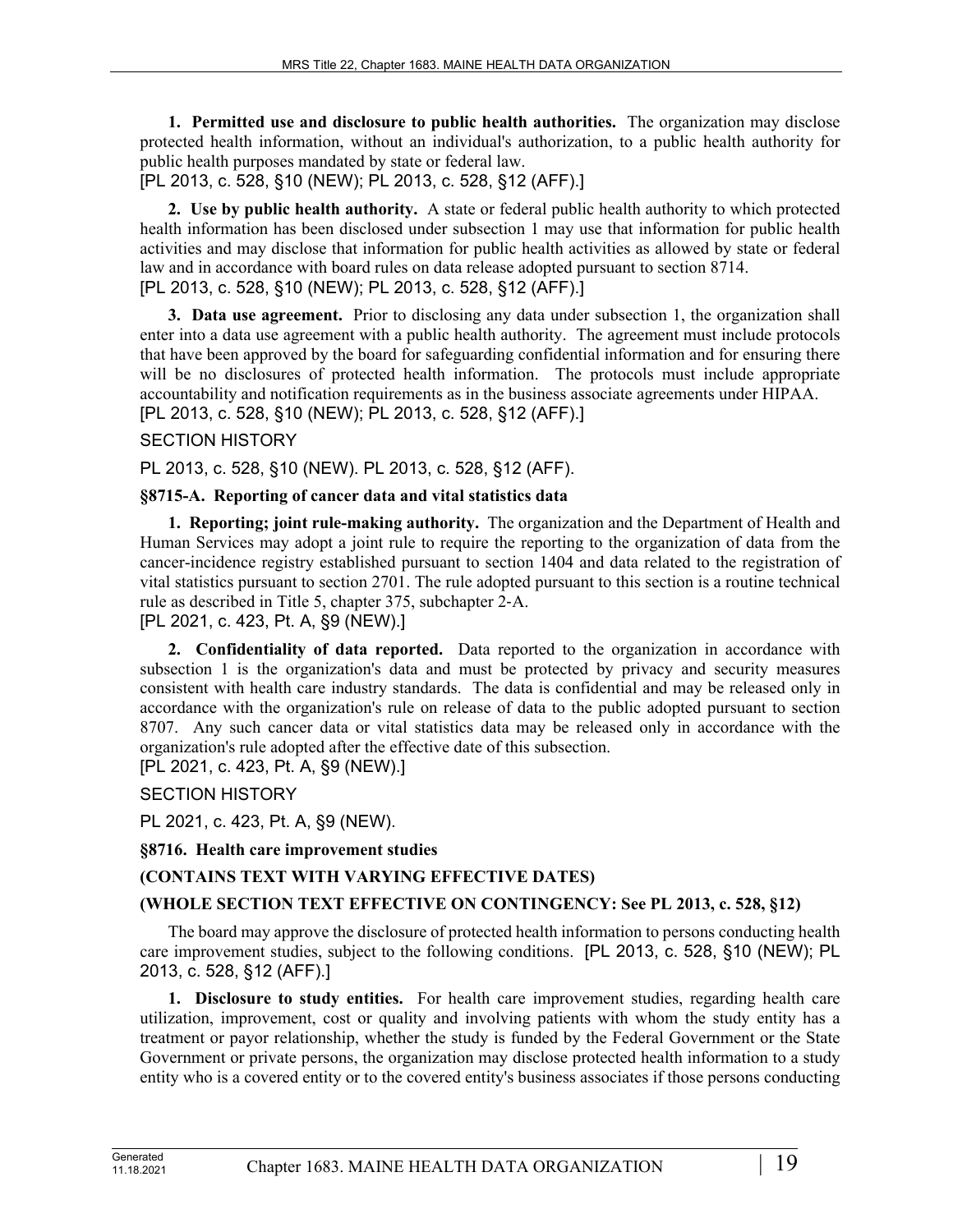the study do not disclose protected health information to any person not directly involved in the study without consent from the subject of the protected health information. [PL 2013, c. 528, §10 (NEW); PL 2013, c. 528, §12 (AFF).]

**2. Recipients of information.** A person receiving protected health information under subsection 1 may use that information only to the minimum extent necessary to accomplish the purposes of the study for which approval was granted and for no other purpose. [PL 2013, c. 528, §10 (NEW); PL 2013, c. 528, §12 (AFF).]

**3. Confidentiality; protocol.** The protocol for any study entity receiving protected health information under subsection 1 must be designed to preserve the confidentiality of all health care information that can be associated with identified patients, to specify the manner in which contact is made with patients and to maintain public confidence in the protection of confidential information. [PL 2013, c. 528, §10 (NEW); PL 2013, c. 528, §12 (AFF).]

**4. Additional protection.** The board may not grant approval to a study entity under this section for the disclosure of protected health information if the board finds that the proposed identification of or contact with patients would violate any state or federal law or diminish the confidentiality of health care information or the public's confidence in the protection of that information in a manner that outweighs the expected benefit to the public of the proposed investigation. [PL 2013, c. 528, §10 (NEW); PL 2013, c. 528, §12 (AFF).]

**5. Data use agreement.** Prior to disclosing any data pursuant to subsection 1, the organization shall enter into a data use agreement with a study entity. The agreement must include protocols that have been approved by the board for safeguarding confidential information and for ensuring there will be no disclosures of protected health information. The protocols must include appropriate accountability and notification requirements as in business associate agreements under HIPAA. [PL 2013, c. 528, §10 (NEW); PL 2013, c. 528, §12 (AFF).]

# SECTION HISTORY

PL 2013, c. 528, §10 (NEW). PL 2013, c. 528, §12 (AFF).

**§8717. Covered entities' access to protected health information**

# **(CONTAINS TEXT WITH VARYING EFFECTIVE DATES)**

# **(WHOLE SECTION TEXT EFFECTIVE ON CONTINGENCY: See PL 2013, c. 528, §12)**

**1. Permitted uses and disclosures; definitions.** The organization may disclose protected health information without authorization by the subject of the information for the treatment activities of any health care provider, the payment activities of a covered entity and of any health care provider or the health care operations of a covered entity or its business associates involving either quality or competency assurance activities or fraud and abuse detection and compliance activities, if the covered entity has a relationship with the subject of the information and the protected health information pertains to the relationship. For the purposes of this section:

A. "Health care operations" means any of the following activities of a covered entity:

(1) Quality assessment and improvement activities, including case management and care coordination;

(2) Competency assurance activities, including provider or health plan performance evaluation, credentialing and accreditation;

(3) Conducting or arranging for medical reviews, audits or legal services, including fraud and abuse detection and compliance programs;

(4) Specified insurance functions, such as underwriting, risk rating and reinsuring risks;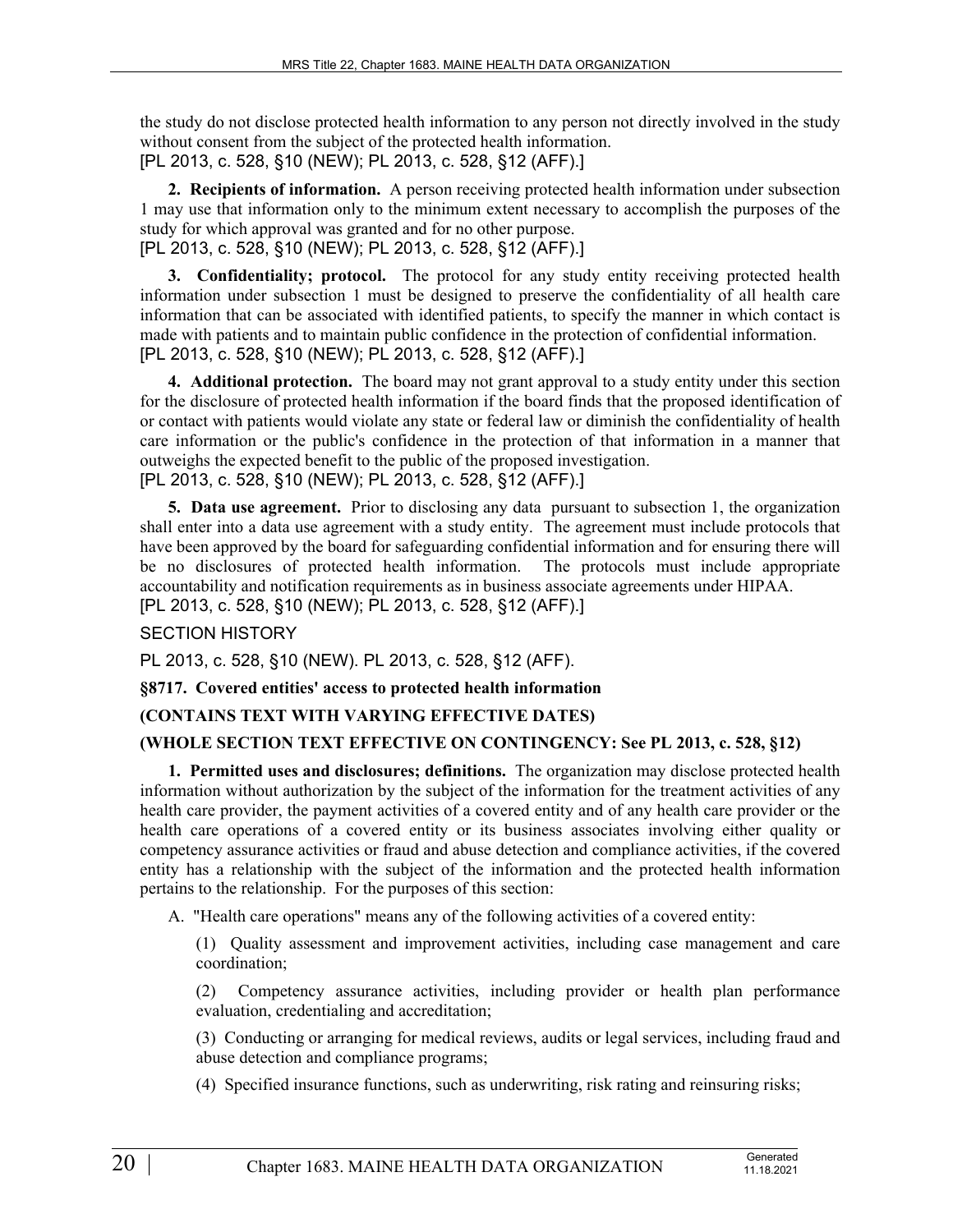(5) Business planning, development, management and administration; and

(6) Business management and general administrative activities of the covered entity, including but not limited to de-identifying protected health information, creating a limited data set and permissible fund-raising for the benefit of the covered entity; [PL 2013, c. 528, §10 (NEW); PL 2013, c. 528, §12 (AFF).]

B. "Payment activities" means activities of a health plan to obtain premiums, determine or fulfill responsibilities for coverage and provision of benefits and furnish or obtain reimbursement for health care delivered to an individual and activities of a health care provider to obtain payment or be reimbursed for the provision of health care to an individual; and [PL 2013, c. 528, §10 (NEW); PL 2013, c. 528, §12 (AFF).]

C. "Treatment" means the provision, coordination or management of health care and related services for an individual by one or more health care providers, including consultation between providers regarding an individual and referral of an individual by one provider to another. [PL 2013, c. 528, §10 (NEW); PL 2013, c. 528, §12 (AFF).] [PL 2013, c. 528, §10 (NEW); PL 2013, c. 528, §12 (AFF).]

**2. Minimum necessary.** The board shall develop policies and procedures that reasonably limit disclosures of, and requests for, protected health information for payment activities and health care operations to the minimum extent necessary.

[PL 2013, c. 528, §10 (NEW); PL 2013, c. 528, §12 (AFF).]

**3. Choice regarding disclosure of information.** Before approving the release of any protected health information under this chapter, the organization shall implement a mechanism that allows an individual to choose to not allow the organization to disclose and use the individual's health information under this chapter.

[PL 2013, c. 528, §10 (NEW); PL 2013, c. 528, §12 (AFF).]

# SECTION HISTORY

PL 2013, c. 528, §10 (NEW). PL 2013, c. 528, §12 (AFF).

# **§8718. Maine Health Data Organization Health Information Advisory Committee**

The Maine Health Data Organization Health Information Advisory Committee, referred to in this section as "the advisory committee," is established in accordance with this section to make recommendations to the organization regarding public reporting of health care trends developed from data reported to the organization pursuant to this chapter. [PL 2021, c. 423, Pt. A, §10 (NEW).]

**1. Membership.** The advisory committee consists of the following 11 members:

A. The executive director of the organization; [PL 2021, c. 423, Pt. A, §10 (NEW).]

B. One member of the Senate, appointed by the President of the Senate; [PL 2021, c. 423, Pt. A, §10 (NEW).]

C. One member of the House of Representatives, appointed by the Speaker of the House of Representatives; [PL 2021, c. 423, Pt. A, §10 (NEW).]

D. The commissioner or the commissioner's designee; [PL 2021, c. 423, Pt. A, §10 (NEW).]

E. The Superintendent of Insurance or the superintendent's designee; and [PL 2021, c. 423, Pt. A, §10 (NEW).]

F. Six members appointed by the board as follows:

(1) One member representing consumers of health care;

(2) One member representing providers;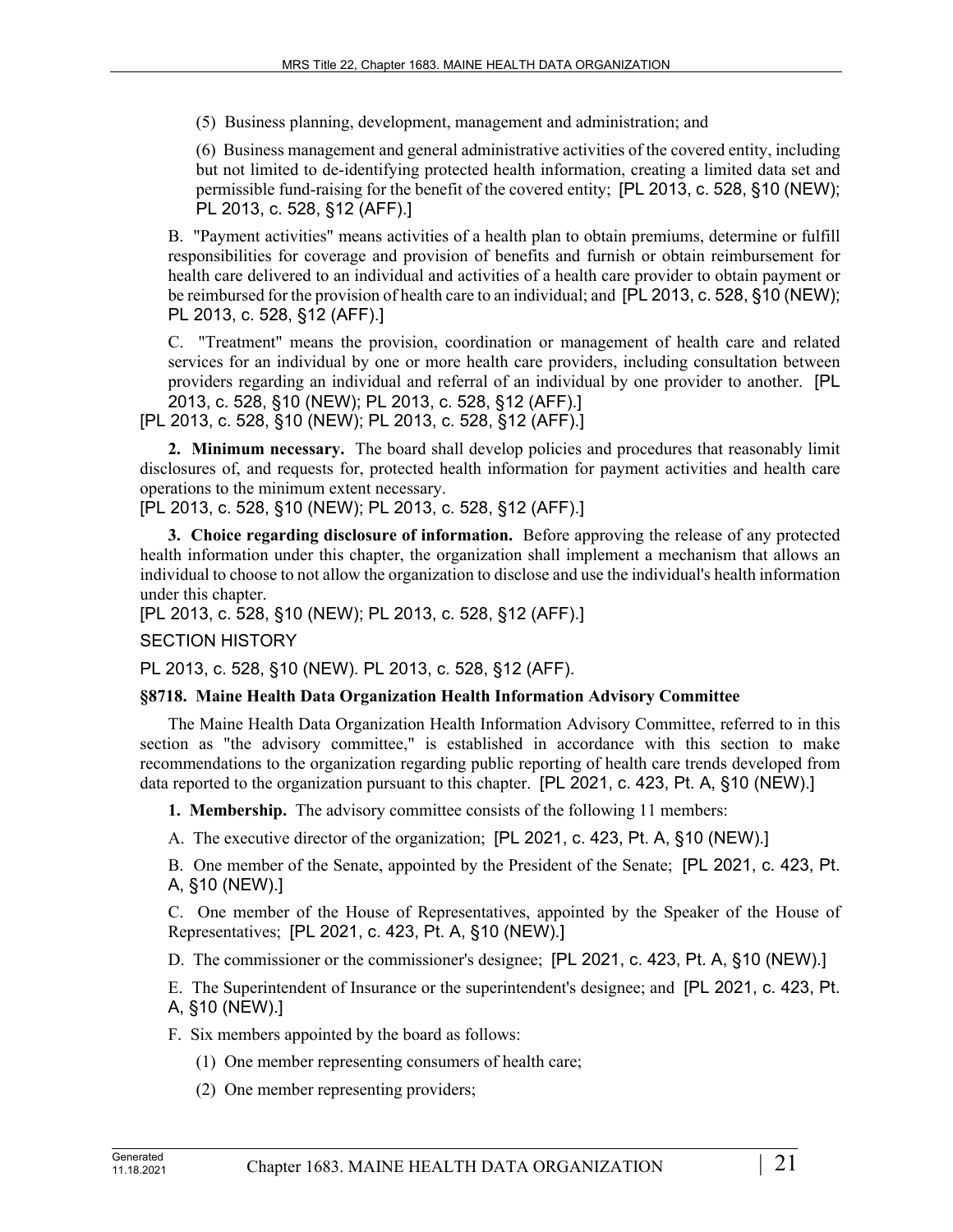(3) One member representing hospitals;

(4) One member representing employers;

(5) One member representing carriers; and

(6) One member representing the state employee health plan under Title 5, section 285. [PL 2021, c. 423, Pt. A, §10 (NEW).]

[PL 2021, c. 423, Pt. A, §10 (NEW).]

**2. Duties.** The advisory committee shall:

A. Make recommendations to the organization to establish priorities for health care trend data items; [PL 2021, c. 423, Pt. A, §10 (NEW).]

B. Make recommendations to the organization on the annual public reporting of health care trend data items pursuant to this chapter; and [PL 2021, c. 423, Pt. A, §10 (NEW).]

C. Make additional health care data trend-related recommendations as requested by the executive director of the organization. [PL 2021, c. 423, Pt. A, §10 (NEW).]

[PL 2021, c. 423, Pt. A, §10 (NEW).]

**3. Terms.** Except for Legislators, members of the advisory committee appointed by the board serve 5-year terms except for initial appointments. Initial appointments must include one member appointed to a 3-year term, 2 members appointed to 4-year terms and 3 members appointed to 5-year terms. A member may not serve more than 2 consecutive terms. The terms of Legislators serving as members of the advisory committee coincide with their legislative term of office. [PL 2021, c. 423, Pt. A, §10 (NEW).]

**4. Compensation.** Except for Legislators, members of the advisory committee are eligible for compensation according to the provisions of Title 5, chapter 379. [PL 2021, c. 423, Pt. A, §10 (NEW).]

**5. Quorum.** A quorum is a majority of the members of the advisory committee. [PL 2021, c. 423, Pt. A, §10 (NEW).]

**6. Chair and officers.** The advisory committee shall annually choose one of its members to serve as chair for a one-year term. The advisory committee may select other officers and designate their duties.

[PL 2021, c. 423, Pt. A, §10 (NEW).]

**7. Meetings.** The advisory committee shall meet at least 4 times a year at regular intervals and may meet at other times at the call of the chair or the executive director of the organization. Meetings of the advisory committee are public proceedings as provided by Title 1, chapter 13, subchapter 1. [PL 2021, c. 423, Pt. A, §10 (NEW).]

SECTION HISTORY

PL 2021, c. 423, Pt. A, §10 (NEW).

### **§8719. Provider database and service locator tool**

**1. Provider database.** The organization shall develop and maintain a multipayor provider database that must be used by the department to provide information for a service locator available on a publicly accessible website for use by the public, by providers and by state agencies in accordance with this section. The organization and the department shall leverage existing data sources to maintain the database whenever possible, as allowable by state and federal law. Creation and maintenance of the database may not increase mandatory reporting requirements for providers of physical health services, and reporting requirements for providers of behavioral health services must be kept to the minimum necessary to ensure development of a useful database and tool for analytic, consumer service and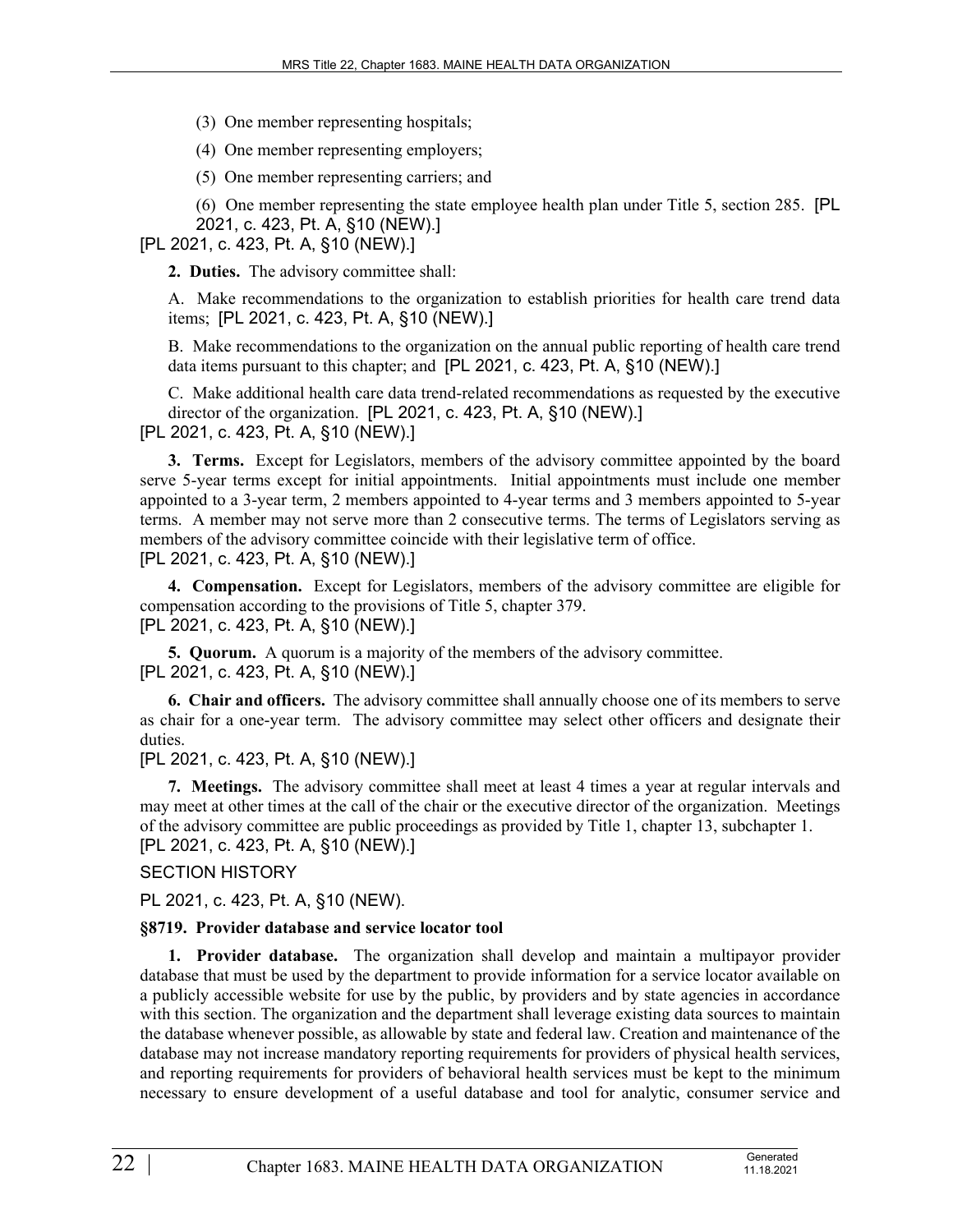provider identification and referral purposes. The organization shall collaborate with the department as necessary on the development and maintenance of the database. [PL 2021, c. 423, Pt. B, §3 (NEW).]

**2. Funding.** The development of the multipayor provider database and service locator tool under subsection 1 must be funded using existing resources within the department and grant funding obtained by the department from public and private sources. The organization and the Office of MaineCare Services within the department are jointly responsible for the ongoing maintenance costs of the provider database using existing resources.

[PL 2021, c. 423, Pt. B, §3 (NEW).]

SECTION HISTORY

PL 2021, c. 423, Pt. B, §3 (NEW).

# **SUBCHAPTER 3**

# **PRESCRIPTION DRUG PRICING FOR PURCHASERS**

# **§8731. Definitions**

As used in this subchapter, unless the context otherwise indicates, the following terms have the following meanings. [PL 2019, c. 470, §8 (NEW).]

**1. Brand-name drug.** "Brand-name drug" means a prescription drug marketed under a proprietary name or registered trademark name, including a biological product. [PL 2019, c. 470, §8 (NEW).]

**1-A. Drug product family.** "Drug product family" means a group of one or more prescription drugs that share a unique generic drug description and drug form. [PL 2021, c. 305, §1 (NEW).]

**2. Generic drug.** "Generic drug" means a prescription drug, whether identified by its chemical, proprietary or nonproprietary name, that is not a brand-name drug and is therapeutically equivalent to a brand-name drug in dosage, safety, strength, method of consumption, quality, performance and intended use. "Generic drug" includes a biosimilar product. [PL 2019, c. 470, §8 (NEW).]

**3. Manufacturer.** "Manufacturer" means an entity that manufactures or repackages, and sets the wholesale acquisition cost for, prescription drugs that are distributed in the State. [PL 2021, c. 305, §2 (AMD).]

**3-A. Prescription drug.** "Prescription drug" means a drug, as defined in 21 United States Code, Section 321(g) or a biological product as defined in 42 United States Code, Section 262(i)(1) that:

A. Is intended for human use; [PL 2021, c. 305, §3 (NEW).]

B. Is not a device within the meaning of 21 United States Code, Section 321(h); and [PL 2021, c. 305, §3 (NEW).]

C. By federal or state law, can be lawfully dispensed or administered only on prescription by a licensed health care professional. [PL 2021, c. 305, §3 (NEW).] [PL 2021, c. 305, §3 (NEW).]

**4. Pricing component data.** "Pricing component data" means data unique to each manufacturer, wholesale drug distributor or pharmacy benefits manager subject to this subchapter that evidences the cost to each manufacturer, wholesale drug distributor or pharmacy benefits manager to make a prescription drug available to consumers and the payments received by each manufacturer, wholesale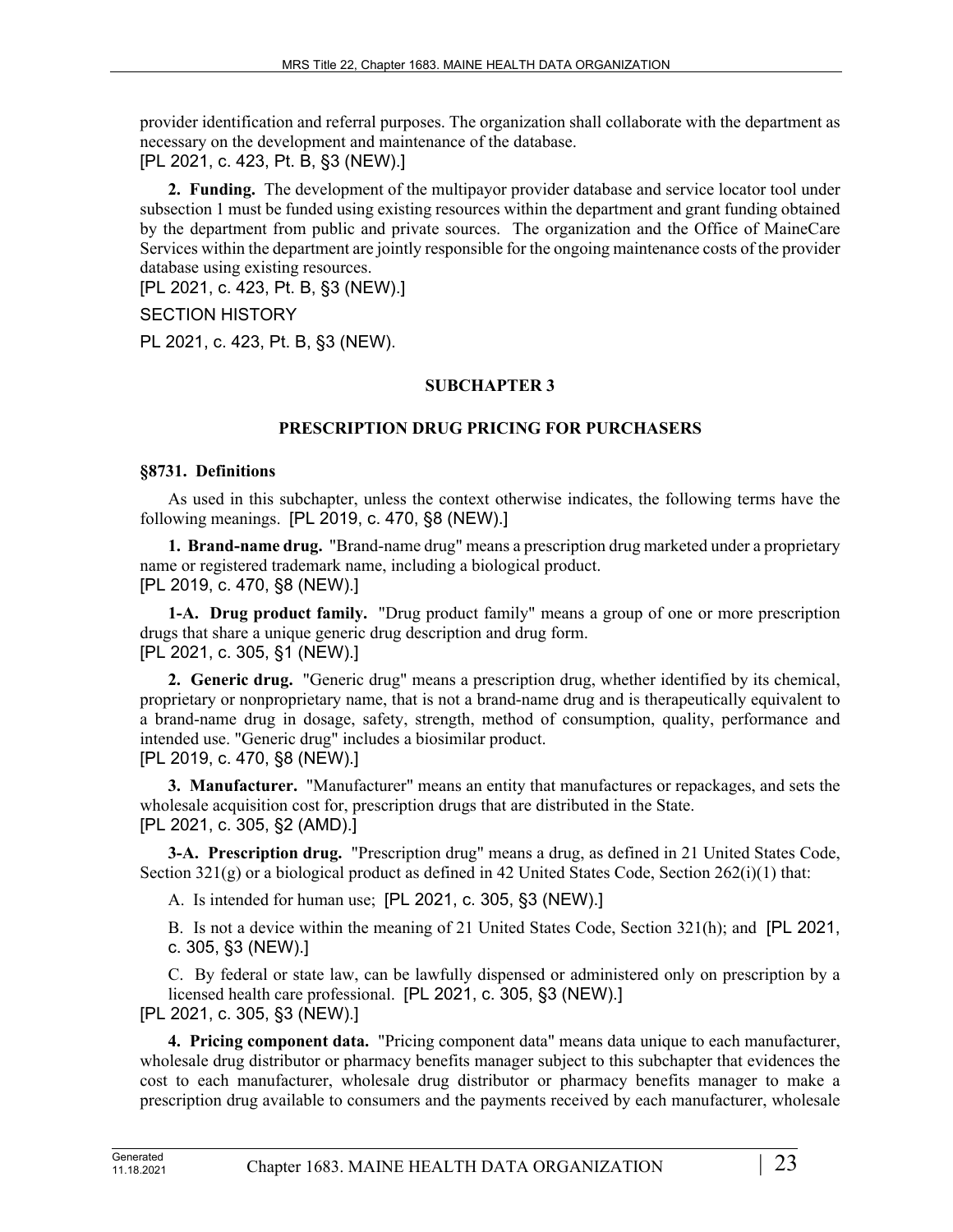drug distributor or pharmacy benefits manager to make a prescription drug available to consumers, taking into account any price concessions, and that is measured uniformly among the entities, as determined by rules adopted by the organization pursuant to section 8737.

[PL 2019, c. 470, §8 (NEW).]

**5. Pricing unit.** "Pricing unit" means the smallest dispensable amount of a prescription drug that could be dispensed.

[PL 2019, c. 470, §8 (NEW).]

**6. Wholesale acquisition cost.** "Wholesale acquisition cost" means a manufacturer's listed price for sale to a wholesale drug distributor or other entity that purchases a prescription drug directly from the manufacturer, not including any price concessions.

[PL 2019, c. 470, §8 (NEW).]

SECTION HISTORY

PL 2019, c. 470, §8 (NEW). PL 2021, c. 305, §§1-3 (AMD).

### **§8732. Drug price notifications and disclosures**

# **(CONTAINS TEXT WITH VARYING EFFECTIVE DATES)**

**1. (TEXT EFFECTIVE UNTIL 1/30/22) (TEXT REPEALED 1/30/22) Notifications by manufacturers.** No later than January 30, 2020 and annually thereafter, a manufacturer shall notify the organization when the manufacturer has during the prior calendar year:

A. Increased the wholesale acquisition cost of a brand-name drug by more than 20% per pricing unit; [PL 2019, c. 470, §8 (NEW).]

B. Increased the wholesale acquisition cost of a generic drug that costs at least \$10 per pricing unit by more than 20% per pricing unit; or [PL 2019, c. 470, §8 (NEW).]

C. Introduced a new drug for distribution in this State when the wholesale acquisition cost is greater than the amount that would cause the drug to be considered a specialty drug under the Medicare Part D program. For the purposes of this subsection, "Medicare Part D" has the same meaning as in section 254‑D, subsection 1, paragraph F. [PL 2019, c. 470, §8 (NEW).]

This subsection is repealed January 30, 2022.

[PL 2021, c. 305, §4 (AMD).]

**1-A. Public notice of substantial drug price change or introduction.** No later than January 30, 2022 and annually thereafter, the organization shall produce and post on its publicly accessible website a list of prescription drugs for which the manufacturer has during the prior calendar year:

A. Increased the wholesale acquisition cost of a brand-name drug by more than 20% per pricing unit; [PL 2021, c. 305, §5 (NEW).]

B. Increased the wholesale acquisition cost of a generic drug that costs at least \$10 per pricing unit by more than 20% per pricing unit; or [PL 2021, c. 305, §5 (NEW).]

C. Introduced a new drug for distribution in this State when the wholesale acquisition cost is greater than the amount that would cause the drug to be considered a specialty drug under the Medicare Part D program. For the purposes of this paragraph, "Medicare Part D" has the same meaning as in section 254‑D, subsection 1, paragraph F. [PL 2021, c. 305, §5 (NEW).]

[PL 2021, c. 305, §5 (NEW).]

**2. Disclosures by manufacturers, wholesale drug distributors and pharmacy benefits managers.** The following disclosures apply to manufacturers, wholesale drug distributors and pharmacy benefits managers.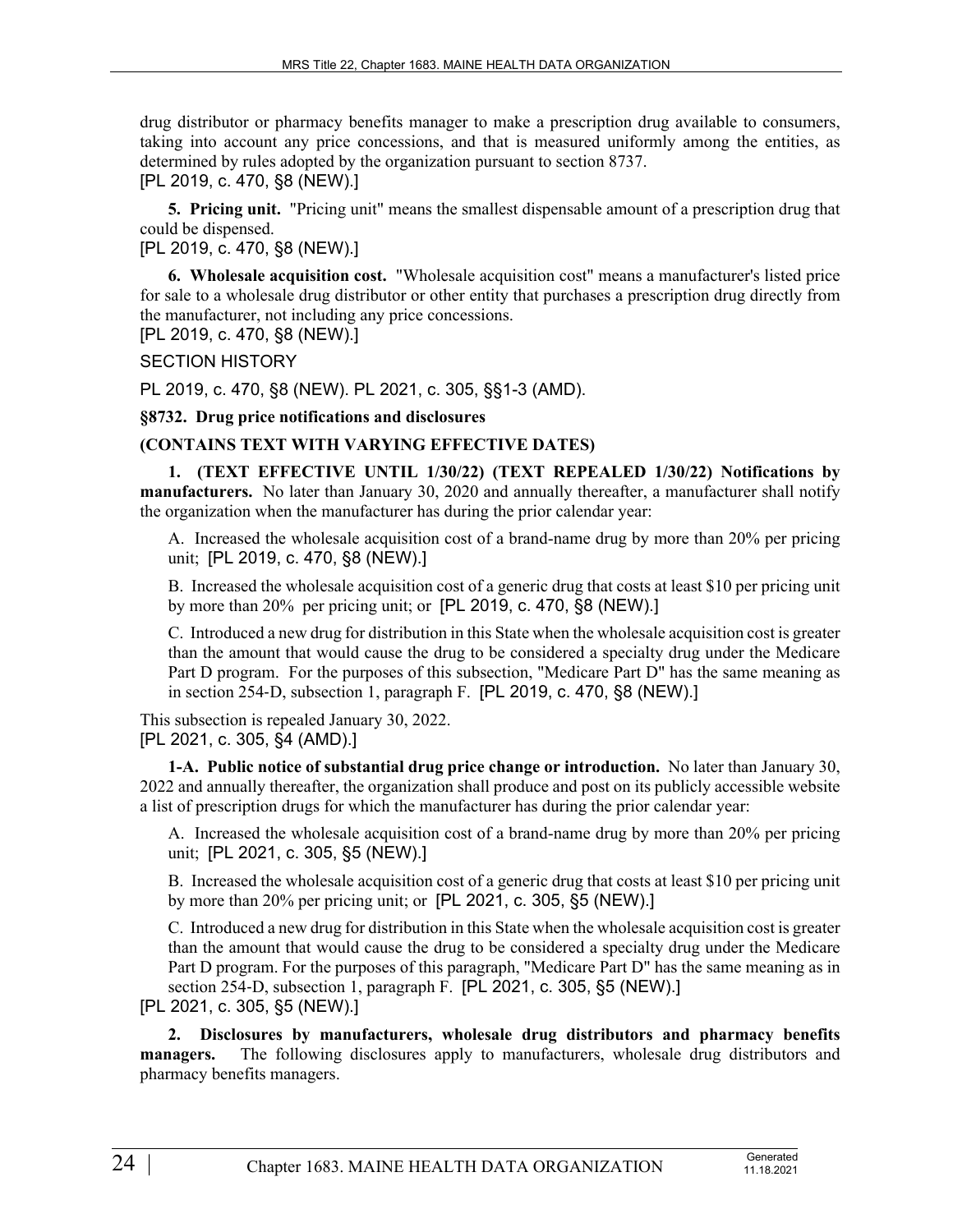A. On or before February 15th of each year, the organization shall produce and post on its publicly accessible website a list of drug product families for which it intends to request pricing component data from manufacturers, wholesale drug distributors and pharmacy benefits managers. The organization shall base its inclusion of drug product families on any information the organization determines is relevant to providing greater consumer awareness of the factors contributing to the cost of prescription drugs in the State, and the organization shall consider drug product families that include prescription drugs:

(1) Included in the public notice of substantial drug price change or introduction under subsection 1‑A; and

(2) For which the organization is required to produce an annual report pursuant to section 8712, subsection 5, including, but not limited to, the 25 costliest drugs, the 25 most frequently prescribed drugs in the State and the 25 drugs with the highest year-over-year cost increases. [PL 2021, c. 305, §6 (NEW).]

B. Not sooner than 30 days after publicly posting the list of drug product families pursuant to paragraph A, the organization shall notify, via e-mail, manufacturers, wholesale drug distributors and pharmacy benefits managers pursuant to paragraph C. [PL 2021, c. 305, §6 (NEW).]

C. Within 60 days from the date of a request from the organization relating to a specific prescription drug, a manufacturer, wholesale drug distributor or pharmacy benefits manager shall notify the organization of pricing component data per pricing unit of the prescription drug. [PL 2021, c. 305, §6 (NEW).]

[PL 2021, c. 305, §6 (RPR).]

### SECTION HISTORY

PL 2019, c. 470, §8 (NEW). PL 2021, c. 305, §§4-6 (AMD).

### **§8733. Confidentiality**

Information provided to the organization as required by this subchapter by a manufacturer, wholesale drug distributor or pharmacy benefits manager is confidential and not a public record under Title 1, chapter 13, except that the organization may share information: [PL 2019, c. 470, §8 (NEW).]

**1. Bureau of Insurance.** With the Department of Professional and Financial Regulation, Bureau of Insurance, to the extent necessary for the bureau to enforce the provisions of Title 24‑A, as long as any information shared is kept confidential; [PL 2021, c. 305, §7 (AMD).]

**2. Aggregate.** In the aggregate, as long as it is not released in a manner that allows the determination of individual prescription drug pricing contract terms covering a manufacturer, wholesale drug distributor or pharmacy benefits manager; and

[PL 2021, c. 305, §7 (AMD).]

**3. Publicly available.** That is available, for purchase or otherwise, to the public.

# [PL 2021, c. 305, §7 (NEW).]

SECTION HISTORY

PL 2019, c. 470, §8 (NEW). PL 2021, c. 305, §7 (AMD).

### **§8734. Registration requirements**

Beginning January 1, 2020, manufacturers, wholesale drug distributors and pharmacy benefits managers subject to this subchapter shall register annually with the organization in a manner prescribed by the organization. [PL 2021, c. 305, §8 (AMD).]

# SECTION HISTORY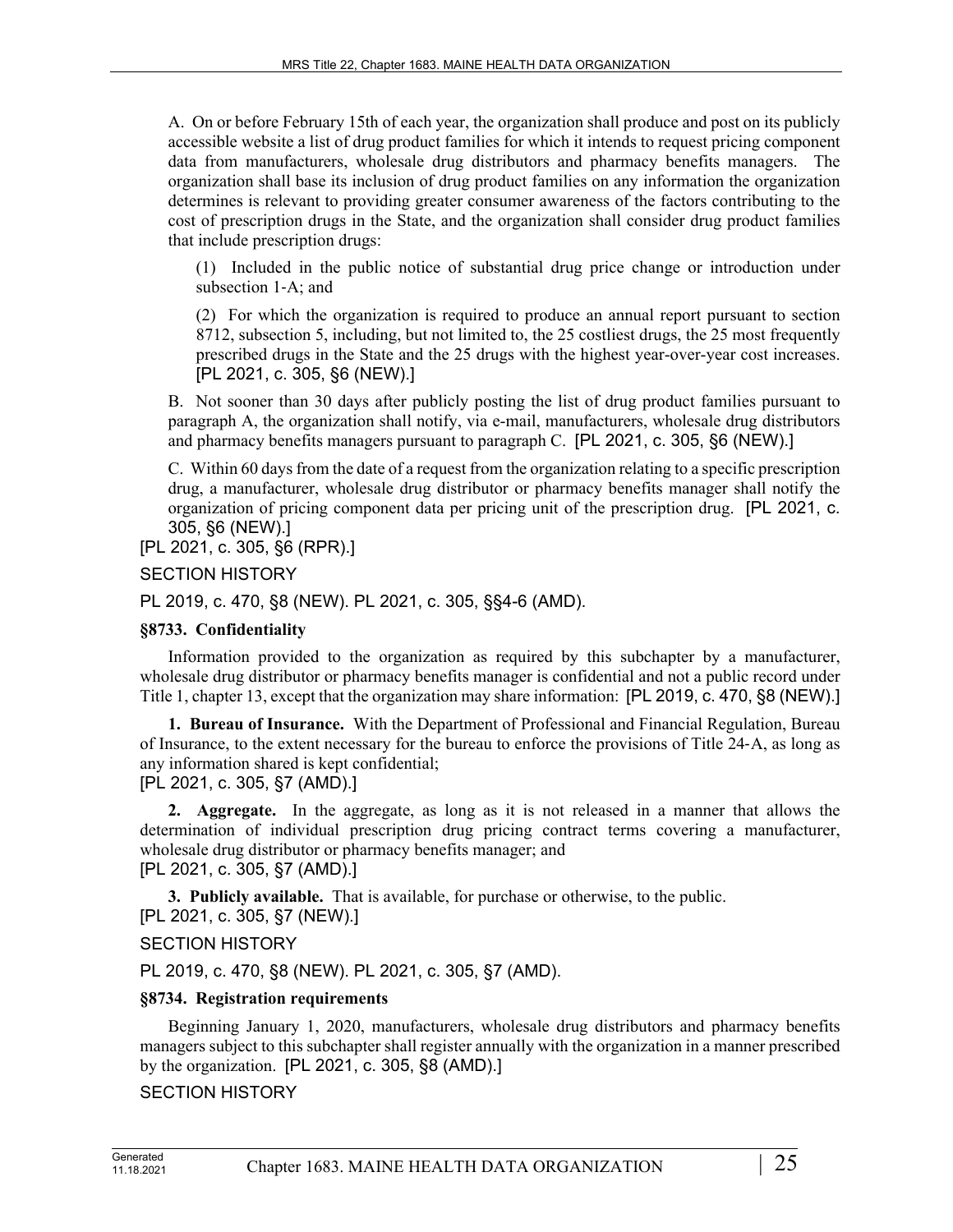PL 2019, c. 470, §8 (NEW). PL 2021, c. 305, §8 (AMD).

#### **§8735. Compliance**

**1. Certification of accuracy.** A manufacturer, wholesale drug distributor or pharmacy benefits manager that submits a notification or report to the organization pursuant to this subchapter shall submit with the notification or report a signed written certification of the notification's or report's accuracy. [PL 2019, c. 470, §8 (NEW).]

**2. Civil penalty.** A manufacturer, wholesale drug distributor or pharmacy benefits manager that violates this subchapter commits a civil violation for which a fine of \$30,000 may be adjudged for each day of the violation.

#### [PL 2019, c. 470, §8 (NEW).]

**3. Audit.** The organization may audit the data submitted by a manufacturer, wholesale drug distributor or pharmacy benefits manager pursuant to this subchapter. The manufacturer, wholesale drug distributor or pharmacy benefits manager shall pay for the costs of the audit. [PL 2019, c. 470, §8 (NEW).]

**4. Corrective action plan.** The organization may require a manufacturer, wholesale drug distributor or pharmacy benefits manager subject to this subchapter to develop a corrective action plan to correct any deficiencies the organization finds with the manufacturer's, wholesale drug distributor's or pharmacy benefits manager's compliance with this subchapter.

[PL 2019, c. 470, §8 (NEW).]

# SECTION HISTORY

PL 2019, c. 470, §8 (NEW).

#### **§8736. Public report**

Beginning November 1, 2020 and annually thereafter, the organization shall produce and post on its publicly accessible website an annual report, including information developed from the disclosures received pursuant to this subchapter on trends in the cost of prescription drugs, analysis of manufacturer prices and price increases, the major components of prescription drug pricing along the supply chain and the impacts on insurance premiums and cost sharing and any other information the organization determines is relevant to providing greater consumer awareness of the factors contributing to the cost of prescription drugs in the State. The report may not make public any information that is confidential pursuant to section 8733. The organization shall submit the report required by this section to the joint standing committee of the Legislature having jurisdiction over health data reporting and prescription drug matters and the committee may report out legislation to the first regular or second regular session of the Legislature, depending on the year in which the report is submitted. [PL 2021, c. 305, §9 (AMD).]

### SECTION HISTORY

PL 2019, c. 470, §8 (NEW). PL 2021, c. 305, §9 (AMD).

### **§8737. Rulemaking**

The organization may adopt rules to implement this subchapter. Rules adopted pursuant to this section are major substantive rules as defined in Title 5, chapter 375, subchapter 2-A. [PL 2019, c. 470, §8 (NEW).]

# SECTION HISTORY

PL 2019, c. 470, §8 (NEW).